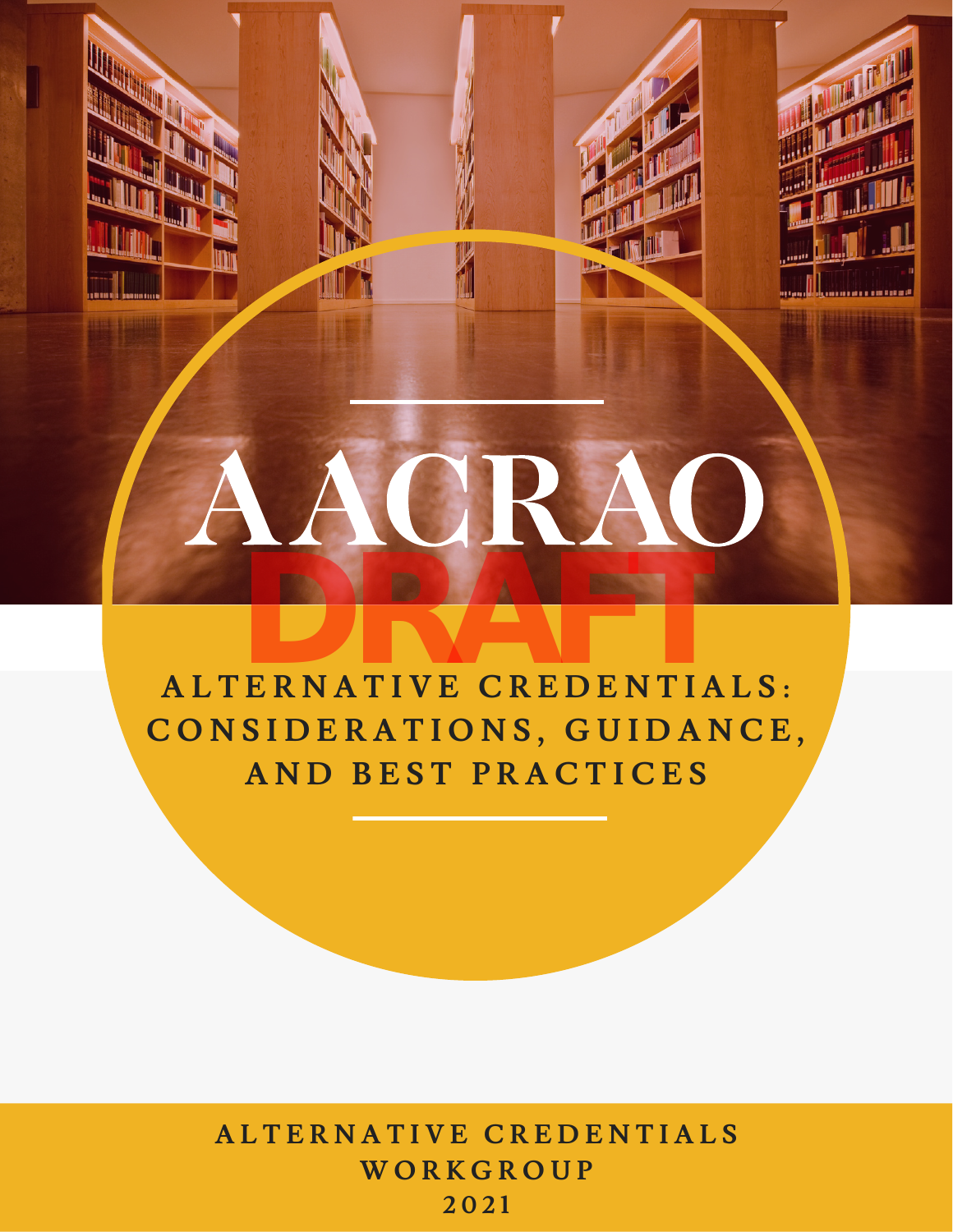#### **DEFINITIONS 1**

| <b>EXECUTIVE SUMMARY</b>                                                                                   | 4  |
|------------------------------------------------------------------------------------------------------------|----|
| WHAT: Establishing common definitions and standards for alternative credentials                            | 7  |
| WHY: Aligning alternative credentials with institutional mission and priorities                            | 11 |
| WHO: Determining populations: Campus stakeholders, credential providers, learner<br>populations            | 14 |
| HOW: Establishing administrative infrastructure, standards, and support for a successful<br>implementation | 20 |
| WHERE: Identifying places where micro-credentials and digital badges may be recorded and<br>shared         | 27 |
| WHEN: Timing the award of digital badgers to foster their relevance and usefulness to<br>learners          | 30 |

# **FUTURE OPPORTUNITIES 31 REFERENCES 33 DRAFT**

#### **DEFINITIONS**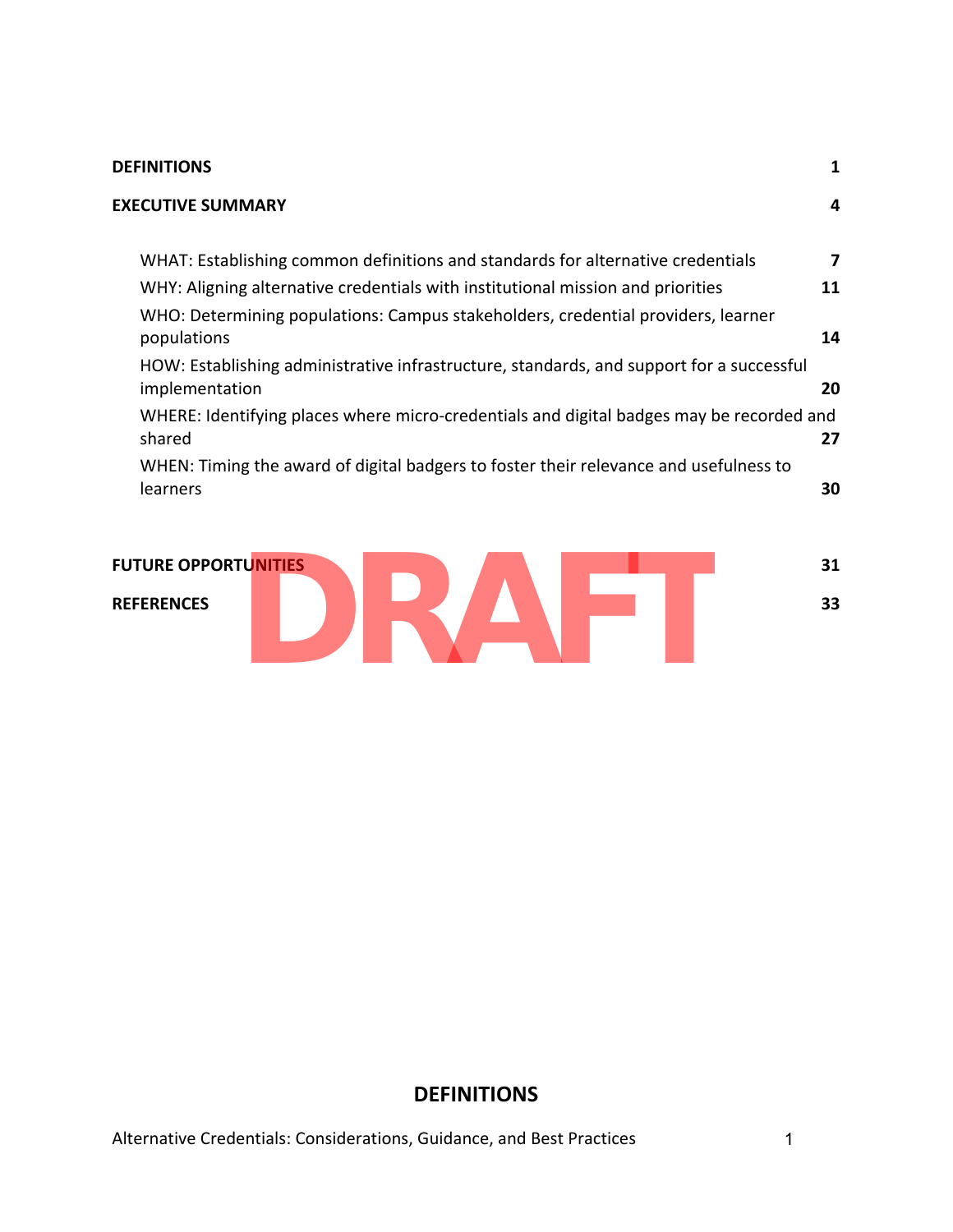To aid in a common understanding, the following is a list of terminology utilized in this report:

- **Alignment:** The alignment field enables a badge to be aligned to recognized academic or professional standards and competency frameworks. A badge aligned to recognized standards is easier for badge consumers (e.g. hiring managers) to find and understand, which adds value for badge earners, consumers, and issuers. The contents of the alignment field should consist of a URL/URI that points at an element of an educational or professional standard, or at a competency definition used by multiple organizations. This will ensure that alignments are machine-readable (Badge Wiki)
- **Alternative Credentials:** Non-traditional (non-degree) credentials offered by institutions of higher education may include a myriad of credit alternatives including MOOCs, micro credentialing (badges), credit- or non-credit bearing certificate programs and various other opportunities.
- **Assertion:** Badge assertions are the unique instances of a badge that individuals earn. In other words, an assertion is the actual digital credential, or claim, that the earner receives and that serves as the record of their achievement. In addition to containing all the genera<mark>l in</mark>formation of the badge class, the asse<mark>rti</mark>on contains all the information that makes it a unique instance of the badge, e.g., the identity of the badge recipient, and optionally a link to evidence, a narrative, and an expiration date. (badge.wiki) and that serves as the record of their achievement. In addition ral information of the badge class, the assertion contains all the es it a unique instance of the badge, e.g., the identity of the badge, and an expiration da
- **Certificates:** Certificates are academic programs (undergraduate, graduate or professional levels) based on a free-standing body of knowledge, often interdisciplinary in nature. They typically have a minimum number of credits, and are smaller than major programs of study. Completed certificates are recorded in student records and displayed on transcripts.
- **Comprehensive Learner Record (CLR):** Official document that seeks to capture, record, and communicate learning when and where it happens in a student's higher education experience. This includes learning outcomes from courses, program and degrees, as well as experience they have outside the classroom that help develop their career ready skills and abilities.
- **Consumer:** The audience who consumes credentials displayed by earners. Consumers can include employers, peers, offices of admissions, and other stakeholders.
- **Criteria:** Criteria list all of the detailed requirements that a badge earner had to meet in order to earn a given badge. Criteria are written for potential badge earners to provide them with as much specific detail as they need in order to earn the badge. Criteria are also written for badge consumers to provide a detailed account of exactly what badge earners had to do to earn a particular badge. If there is an assessment rubric associated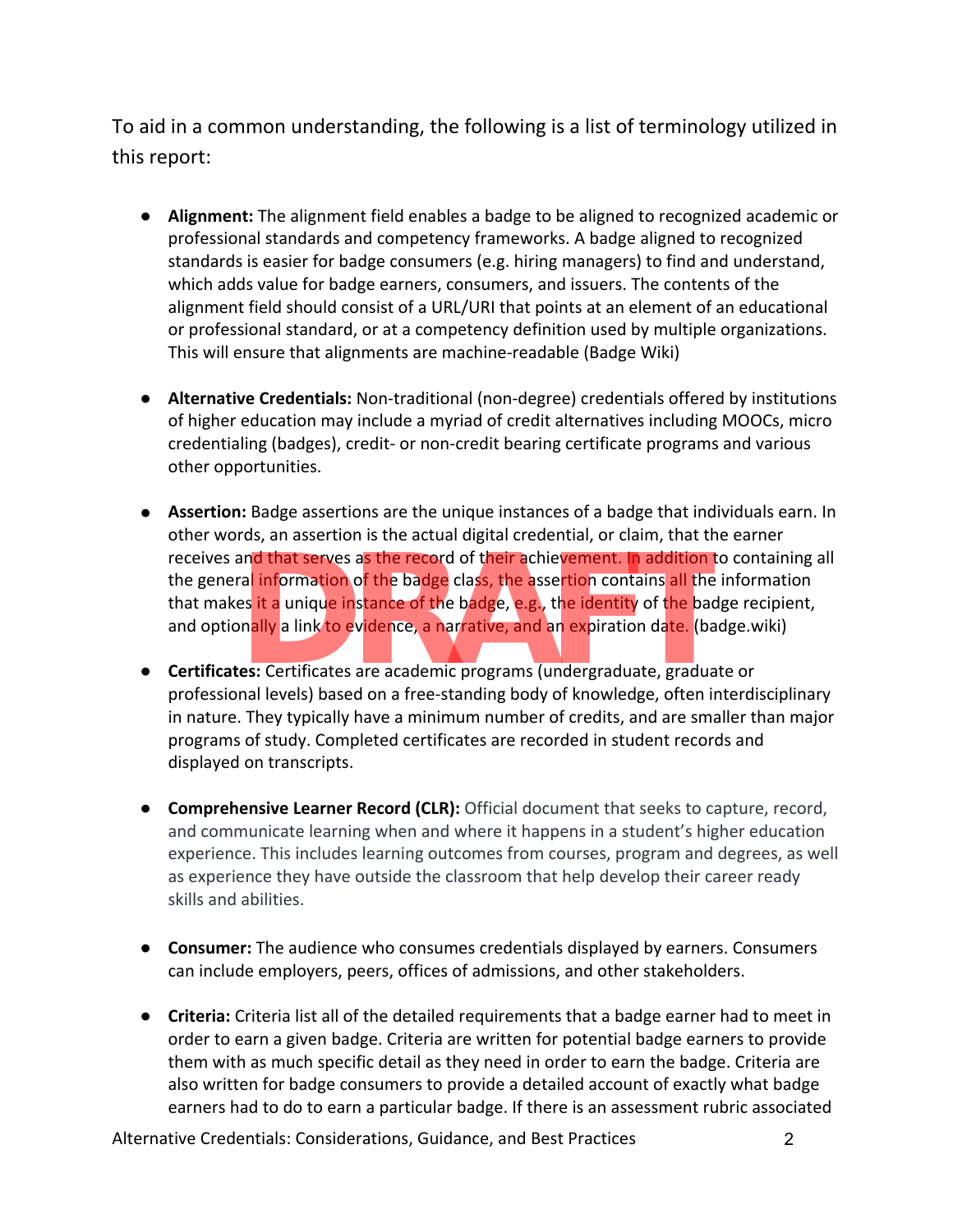with the badge, consider sharing it here. A badge may be associated with multiple criteria, and the criteria may specify the evidence needed in order to demonstrate that criteria was met. Criteria should be measurable. (Badge Wiki)

- **Digital badges:** Online representations that recognize skills, achievements, membership affiliation, and participation.
- **For-credit:** Courses or other learning experiences resulting in a learner earning academic credit which displays on an academic transcript upon completion.
- **Issuer:** The name of the individual, entity, or organization that issued the badge. (Badge Wiki)
- **Learner and Employment Records (LER)**: A generic term to describe digital spaces designed to help learners display their credentials and achievements. According to Jobs for the Future, a LER is "a comprehensive digital record of a worker's skills and competencies. LERs can document learning wherever it occurs, and they may include records of people's credentials, degrees, and employment histories." Badge backpacks, learner wallets, and Comprehensive Learner Records are all examples of LER solutions.
- **Learning Outcomes:** Measurable assessments and standards that articulate what earners have learned or can demonstrate upon completion of a credential.
- **Metadata:** Described as "the guts" of a digital badge which provides information regarding the requirements a learner demonstrated to earn the credential along with evidence of completion. Metadata, at a minimum, should include information regarding the learner, the issuer, the purpose of the credential. (Credly) **Outcomes:** Measurable assessments and standards that articulave learned or can demonstrate upon completion of a credent<br>a: Described as "the guts" of a digital badge which provides info<br>t; the requirements a learner demon
- **Micro-Credential:** A competency or skills based recognition that allows a learner to demonstrate mastery and learning in a particular area (Digital Promise).
- **Not-for-credit:** Courses or other learning experiences that do not result in a learner earning academic credit, and which do not typically appear on an academic transcript, but which may be recognized through other means.
- **Open Badge:** A type of digital badge, open badges conform to the Open Badges standard, and can serve as portable credentials containing metadata that offer detailed information about the achievements being credentialed. Open badges contain metadata which provides additional information about the credential and how it was earned.
- **Open Standards:** Standards, intended for widespread adoption, made available to the general public in order to facilitate interoperability and data exchange among different products or services (Wikipedia). The Open Badges standard is an example of an open standard.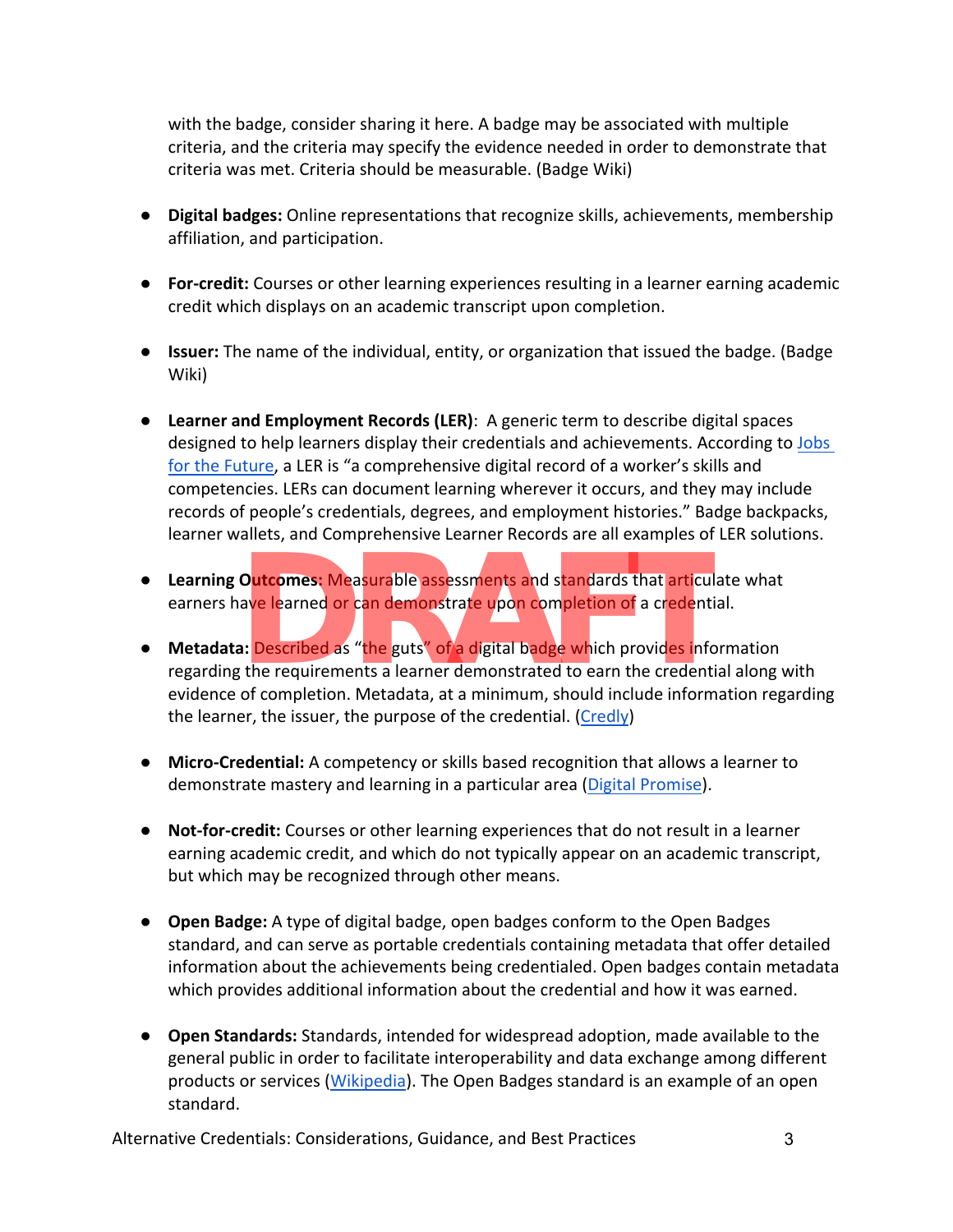- **Portable:** Easily shared or transferred; digital credentials, especially, are designed to be accessible on demand to the learner, and easily uploaded or downloaded into other systems, documents, or media.
- **Requirement:** The learning experiences (courses, professional development, seminars, field studies, labs, portfolios, etc.) a learner must complete to earn a credential. Requirements may be included in criteria.
- **Stackable:** A modular approach in which credentials are designed to be combined or sequenced with other credentials, often in learning pathways.
- **Verifiable:** Confirmation that a credential is authentic, accurate, and legitimate and has been awarded by an institution to a specific learner. Verifiable credentials can protect against credential fraud and increase trust in the credential being awarded. Through the use of structured data, credentials can be verified and displayed in a consistent way (Badgr).
- **Verifiable Credential Model:** A specific and secure model that allows learners to access their badges to demonstrate their learning. The verifiable credential model is akin to open badge standards (Concentric Sky and Badgr). ges to demonstrate their learning. The verifiable credential more standards (Concentric Sky and Badgr).<br>
EXECUTIVE SUMMARY<br>
hed the Alternative Credentials Work Group in 2021 in responsed movement in alternative and anti-

# **EXECUTIVE SUMMARY**

AACRAO established the Alternative Credentials Work Group in 2021 in response to a rapidly evolving interest and movement in alternative credentials, namely micro-credentials and digital badges across the country and the globe. This interest and early adoption is coming out of higher education institutions, non-profit organizations, private industry and government entities. With an estimated 1,000,000 unique credentials in the United States alone, and over 43,000,000 Open Badges issued to earners (Credential Engine), the number of micro-credential programs being offered and digital badges being issued has been on a sharp rise, even without common definitions, standards or utility.

Higher education institutions and systems do not control or cannot curb what happens in the private sector, nor is there a strong desire to do so. However, finding a way to co-exist in this space needs to be realized. Creating a common understanding and standards behind smaller and bite-sized teaching and learning opportunities offered by colleges and universities will help lay the foundation for a more successful expansion and adoption of these newer credentials. Such efforts will not only help promote common definitions and use cases for microcredentials, but will also better ensure that alternative learning opportunities meet quality standards so they will be more consistently regarded and valued by learners, consumers and verifiers alike.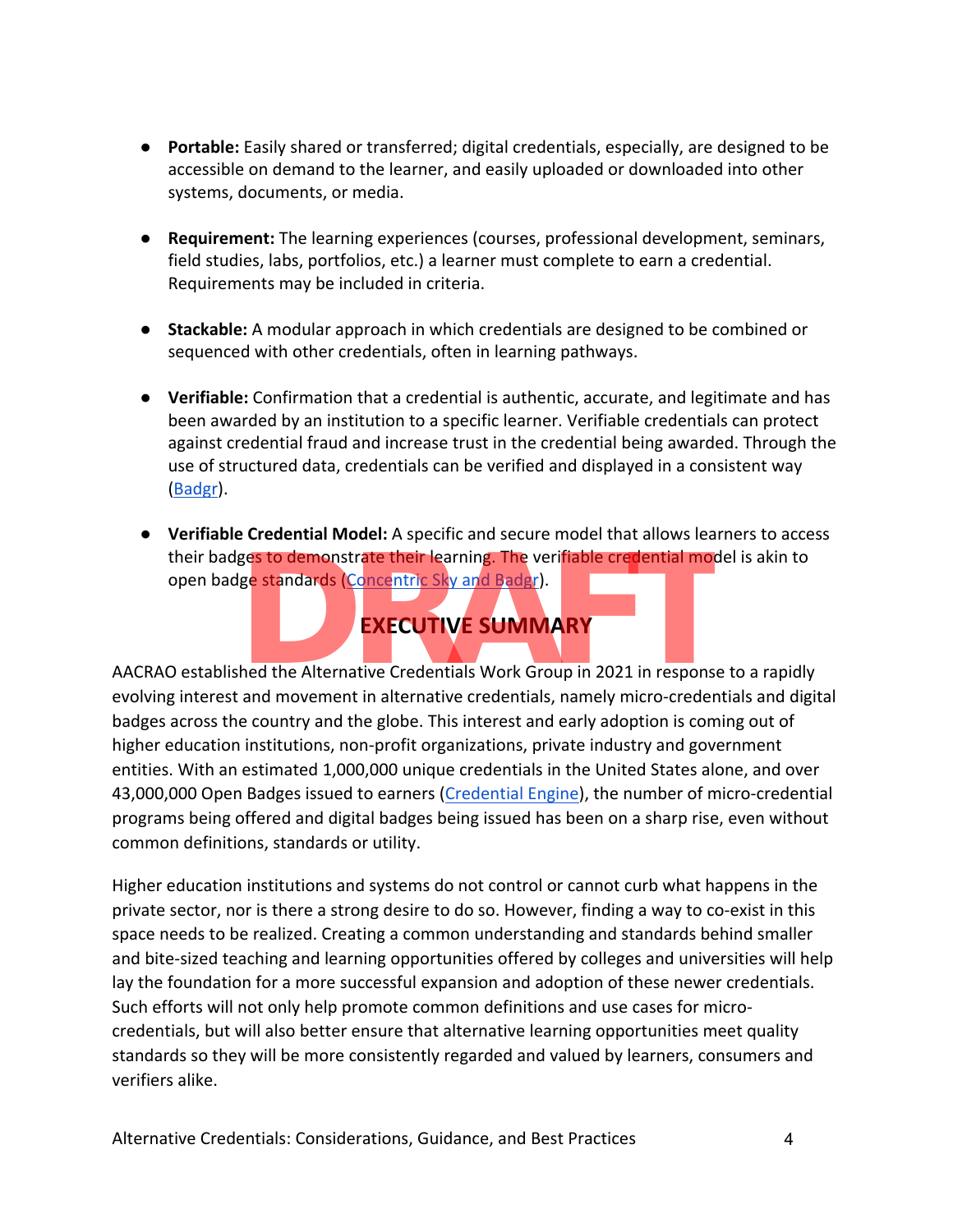The composition and quality of academic degrees, majors, and even minors, have long been clearly defined and even regulated through institutional policies, state departments of education, and regional accrediting bodies. There are even assumed practices regarding academic, credit-bearing certificate programs, which have been offered at many institutions since the late 20th century. Certificates are often considered a type of alternative credential because they are smaller than degree programs, and may be offered as stand-alone programs (unlike academic minors, which can only be earned with a degree). Many institutions have developed formal policies or guidelines for academic units to propose and offer academic certificates at both the undergraduate and graduate levels.

In this report, certificates are referenced mainly for purposes of comparison to the newer *micro-credential programs,* in terms of size, type and credentialing. The focus of this report will be on micro-credentials and badges since those are rapidly evolving, and many institutions have not yet established standards or protocols for them. With this explosion of these bite-sized learning opportunities and credentials, institutions of higher education, professional associations, private companies and governing bodies are scrambling to establish common understandings and use cases for micro-credentials and the learners who pursue them.

The considerations, guidelines and best practices documented throughout this report were written from the lens of and intended for admissions, enrollment management and registrar professionals. This <mark>is</mark> import<mark>an</mark>t to note because establishing comprehensive and quality microcredential program initiatives involves many campus stakeholders, namely faculty and others who have innovative ideas as well as the best interest of learners driving their decisions. ns, guidelines and best practices documented throughout this lens of and intended for admissions, enrollment management<br>is is important to note because establishing comprehensive and<br>am initiatives involves many campus sta

The report breaks down these considerations and best practices into sections that focus on: 1) **what** alternative credentials, namely micro-credentials are; 2) **why** a campus might consider offering micro-credentials; 3) **who** should be involved in proposing alternative credentials, and **who** are the potential learner populations; 4) **how** micro-credential initiatives might be implemented for long-term success; 5) **where** micro-credentials and digital badges might be recorded and referenced; and 6) **when** alternative credentials should be awarded to foster their relevance and usefulness to learners.

This work group was comprised of a core group of AACRAO members representing diverse institutional types, positions, and geographic locations:

Tara Arneson<br>Registrar Champlain College

Lisa Delaney Assistant Registrar Ohio State University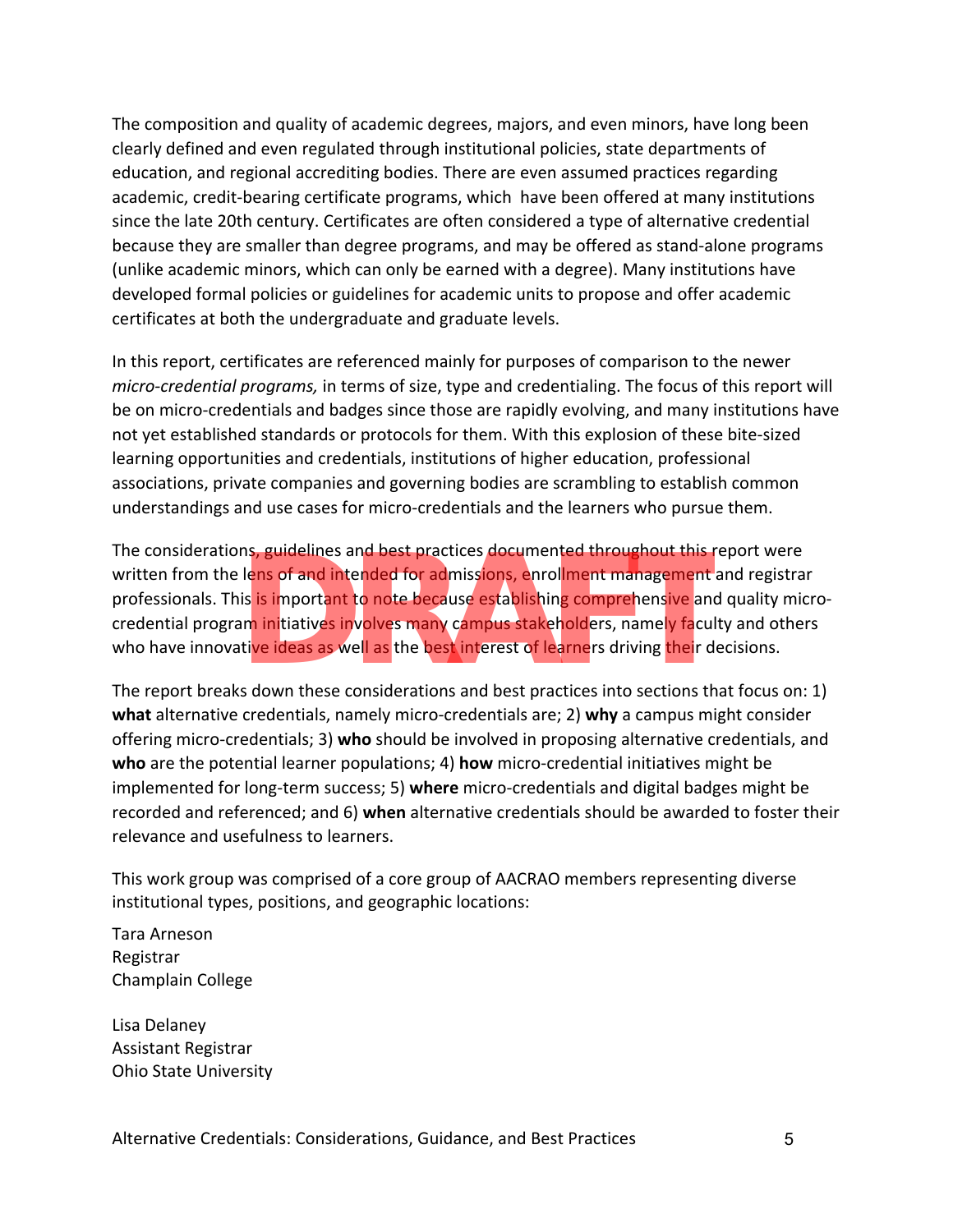Noah Geisel Micro-credentials Program Manager University of Colorado Boulder

 Ashley Moran Registrar College for Financial Planning

Traci Rees<br>Business Analyst for Business Operations and Continuity George Mason University

Tricia Ryan<br>Director, Graduate Admissions & Program Evaluations San Jose State University

LacyJane Ryman<br>Registrar Rowan College at Burlington County

Brenda Schumann (Work Group Chair)<br>Deputy University Registrar and Director of Operations and Compliance The University of Texas at Austin In (Work Group Chair)<br>
y Registrar and Director of Operations and Compliance<br>
FTexas at Austin<br>
Praduate Admissions

Polixenia Tohaneanu<br>Assistant Director Graduate Admissions University of Idaho

Kristi Wold-McCormick (AACRAO Board Liaison) Assistant Vice-Provost and University Registrar University of Colorado Boulder

Mark McConahay (Report Contributor) Retired, Indiana University Bloomington AACRAO Consultant and CLR Coordinator

In addition to the AACRAO workgroup members and contributor, industry partners from the American Council on Education (ACE), Educational Credential Evaluators (ECE), IMS Global, and University Professional and Continuing Education Association (UPCEA), shared their professional experience and expertise to assist in the creation of these best practices and workgroup report.

The work group charge included: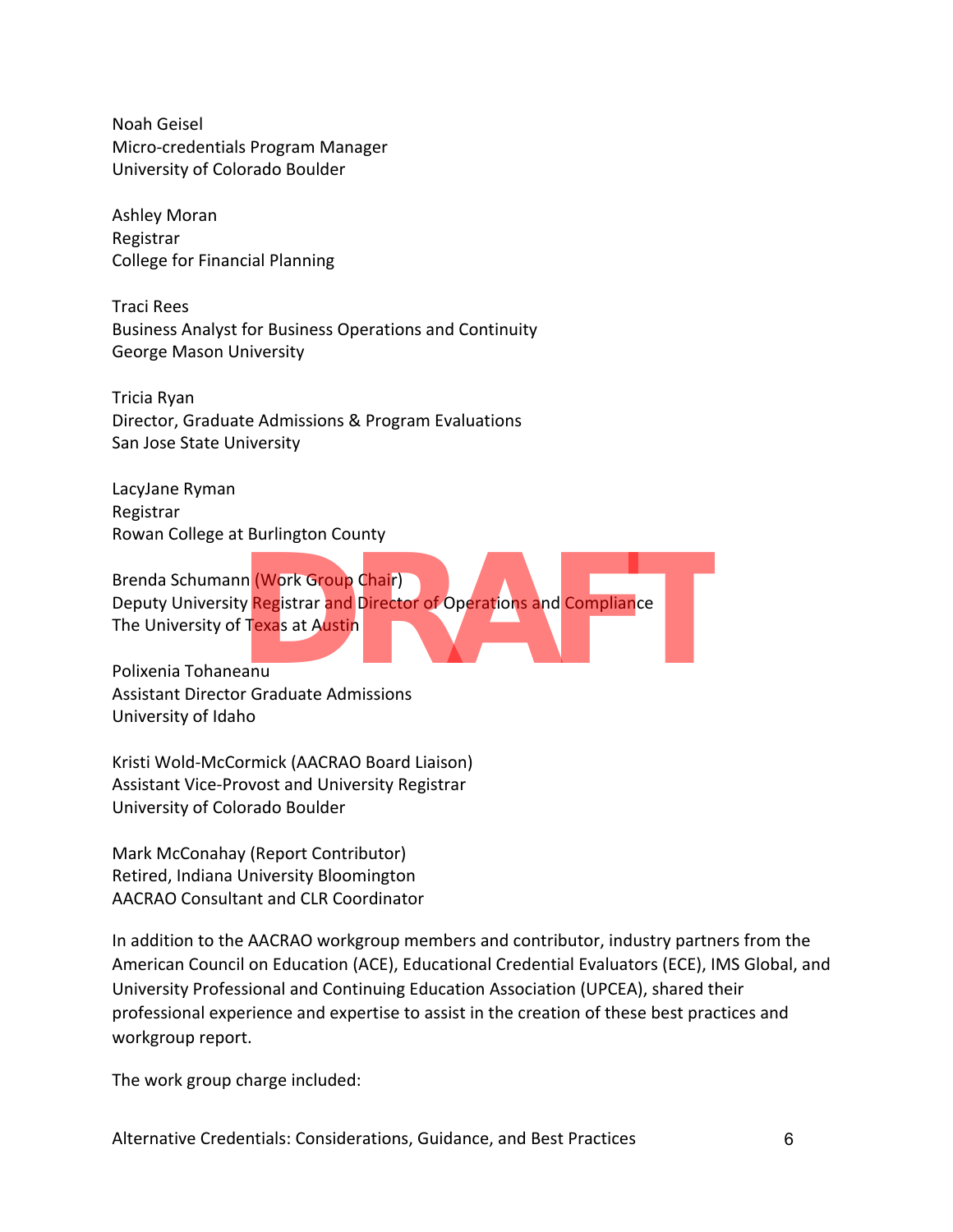- Develop guidance for AACRAO members and their institutions on supporting microcredential initiatives on their campuses;
- Develop guidance on appropriate methods of collecting, recording, and reporting alternative credentials;
- Address practices in the student admissions process as well as those in student records and registration; and
- Further, an AACRAO 60-second Survey (have we done surveys on micro-credentials?)

# I. **WHAT:** Establishing common definitions and standards for alternative credentials

The composition, quality and expected rigor of academic degrees, majors, and even minors, have long been clearly defined and even regulated through institutional policies, state departments of education, and regional accrediting bodies. These conventional credentials are what have historically been used to verify and validate learning achievements of broad bodies of knowledge. As such, they have resulted in clearly established policies and standards for their development, approval and issuance by colleges and universities.

Since the late 20th century, <mark>as</mark>su<mark>med pract</mark>ices and generally-shared definitions for academic, credit-bearing certificate programs also have taken form. While certificates have also become fairly mainstream in recent decades, they are still often considered to be in the realm of alternative credentials. This is because they are smaller than other academic credential programs in terms of the number of required credits, and because they may be offered as stand-alone programs (unlike academic minors, which may only be earned in conjunction with a degree). proval and issuance by colleges and universities.<br>
th century, assumed practices and generally-shared definitions<br>
trificate programs also have taken form. While certificates have<br>
in recent decades, they are still often c

In its 2021 report on establishing a common definition for micro-credentials, UNESCO referred to the larger subset of diplomas, degrees and even certificates and licensures as 'macrocredentials.' Another subset of credentials that have been added to the expanding ecosystem of credential types is 'micro-credentials.' UNESCO refers to micro-credentials as focused on specific sets of learning outcomes in narrow fields of learning. They are achieved over shorter periods of time, offered for a variety of purposes, and issued by different provider types, including professional bodies, traditional education, private industry and other types or organizations.

When participating in discussions on micro-credentials, it is common to hear micro-credentials and badges used interchangeably. For purposes of this report micro-credentials or microcredential programs will be used to refer to the structured program or experience designed for learners to gain knowledge and competencies in very particular or tailored subjects. Badges or digital badges refer to the artifact issued to students upon successful completion of a micro-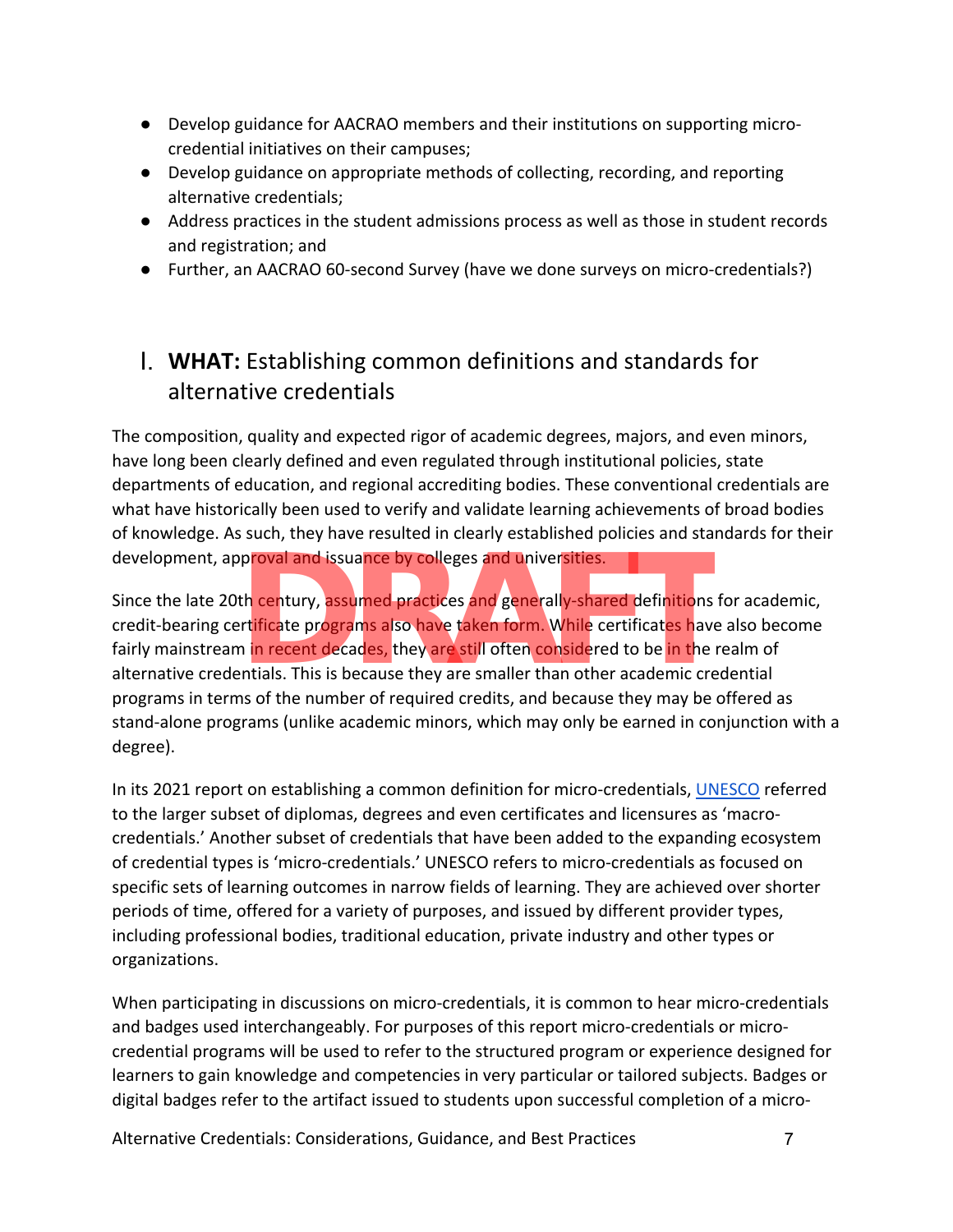credential program. Put another way, a badge is to a micro-credential program what a diploma is to a degree program. [Visual/Graphic opportunity here]

One thing that sets micro-credentials apart from other types of formally-recognized and awarded credentials is that they are often delivered as non-credit learning opportunities. This may be demonstrated by the rapid growth of badge issuance in private industry and nonprofits, but certainly does not exclude the academy from offering them. The non-credit option adds to both the flexibility and complexity of creating micro-credential programs at colleges and universities. Historically, non-credit 'certifications' were often not approved through formal university channels, nor were they recorded in systems or credentialed in such a way that they could later be verified or easily reported. Students and other types of learners may have been issued a paper certificate or issued a non-credit transcript. Issuing digital badges for creditbased and non-credit micro-credentials alike expands the types of learning that may be developed by campus experts for different types of learners. Regardless of whether they appear on the transcript, micro-credentials allow our institutions to offer our recognition of learners' skills and accomplishments in ways that are verifiable and trusted by internal and external consumers alike.

Another term commonly used in the alternative credentials space is 'stackable.' Certificate programs are increasingly being designed to not only be embedded in degree programs as value-added credentials to students, but may even be strategically 'stacked' to lead to macrocredentials, such as degrees. An example of stacking includes three specific graduate certificates that lead to a master's degree in a given discipline. Similarly, credit-bearing microcredential programs may be designed to be stackable and lead to a certificate program. In addition, stacking of non-credit learning experiences is increasingly being explored for transfer or degree application through prior learning assessments. mmonly used in the alternative credentials space is 'stackable.'<br> **Preasingly being designed to not only be embedded in degree pi**<br> **DRAFTATION STATES:** Not may even be strategically 'stacked' to l<br>
as degrees. An example

Credential stacking may be developed in the following ways (Inside Higher Ed):

- Vertical Stacking (traditional): Credentials are stacked in an ordinal hierarchy
	- Micro-credentials > Certificates
	- Certificates > Degrees
- Horizontal Stacking: Subject matter is connected with no ordinal hierarchy. Instead, a collection or accumulation of credentials to customize a defined content area.
- Value-added Stacking (blended): Add areas of expertise after a credential without the need to achieve a next ordinal credential.

#### {Insert illustration}

To fully appreciate the opportunities that digital credentials provide learners – be they for degrees, certificates or micro-credentials – is to understand what sets them apart from traditional paper diplomas and certificate documents. Most, if not all, digital credentials are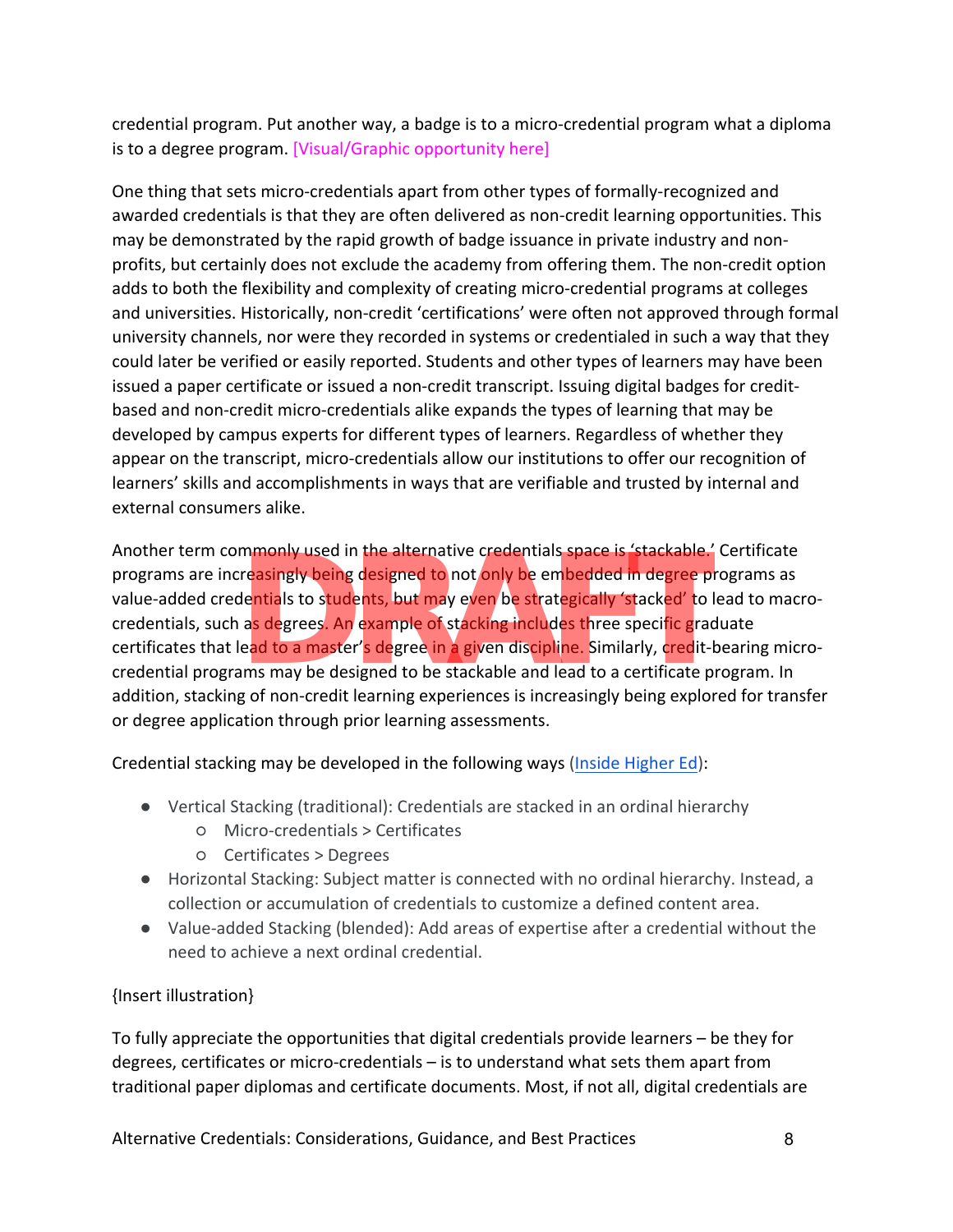designed to be clickable and portable. Upon verification of requirements and awarded by an institution, digital credentials are shared by an institution via email and often through the technology of a third-party vendor to a learner. They can be further shared with others (such as employers), uploaded to social media platforms (such as LinkedIn), and/or linked in electronic resumes and CVs. When the receiver clicks on the credential link, they may be exposed to rich metadata. Additional considerations and best practices are listed in the "how" section of this report.

In the case of digital diplomas or certificates, this metadata may include dates issued, program descriptions, competencies, requirements and learning outcomes, among other criteria. Digital badges may include much of the same, as well as additional (optional) information, such as whether the micro-credential program is credit- or non-credit based, if it is aligned to national or industry standards or frameworks, and if it expires after a specific date. See illustrations of badges in section xxx.

**BEST PRACTICE:** The types of credentials and programs an institution awards should be clearly identified and defined, including how they might fit together. These credentials may include:

- a) Degree programs (Majors)
- b) Certificates Undergraduate ii) Graduate iii) Professional iv) Non-credit based c) Micro-credential programs President programs (Majors)<br>
President<br> **DRAFT**<br> **DRAFT**<br> **DRAFT**<br> **DRAFT**<br> **DRAFT**<br> **DRAFT**<br> **DRAFT**<br> **DRAFT**<br> **DRAFT**<br> **DRAFT**<br> **DRAFT**<br> **DRAFT**<br> **DRAFT**<br> **DRAFT**<br> **DRAFT**<br> **DRAFT**<br> **DRAFT**<br> **DRAFT**<br> **DRAFT**<br> **DRAFT**<br> **D** 
	- i) Credit-based
	- ii) Non-credit based

While not considered stand-alone credentials, minors and program tracks/options should also be clearly defined in institutional policy and distinguished from certificates and microcredentials. In addition, when and how credentials may be stacked together should be included in institutional guidelines.

In making the determination as to how the various credentials will fit together, institutions must consider the knowledge, skills, and achievements obtained with credential completion. For example, a professional development speaker series on conflict management may be a candidate for a non-credit based micro-credential, while a series of three credit-bearing courses on an element of project management may be a candidate for a stackable graduate certificate.

**BEST PRACTICE:** The artifacts issued to learners upon completion – be they material or digital or both – and which correspond with the various credentials must be clearly delineated. They include, but may not be limited to: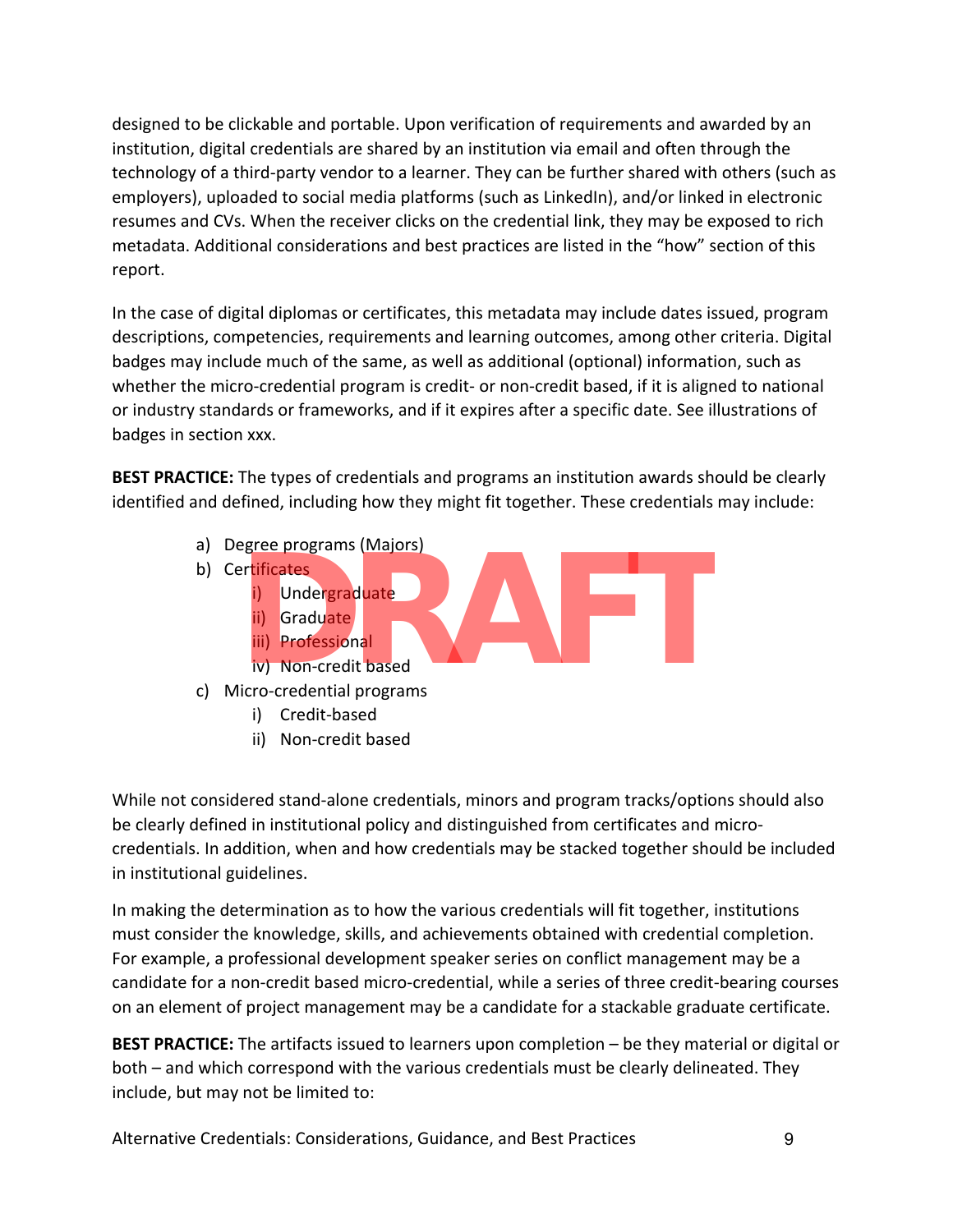- Diplomas
- Certificates
- Digital Badges

**BEST PRACTICE:** Determine if levels of credentials may be stacked to lead toward larger credentials. Examples include micro-credentials being stacked toward a certificate, and certificates being able to be earned either as stand-alone credentials or stackable toward a degree. If stackable, must they be completed in a sequential order? In other words, are they prerequisites for other alternative credentials?

**BEST PRACTICE:** A published list of approved alternative credentials as well as clearly outlined definitions and descriptions for each type of officially-recognized credential offered should be maintained in the university's catalog and/or other archivable documents.

## II. **WHY:** Aligning alternative credentials with institutional mission and priorities

Institutional leaders increasingly are finding themselves being asked about their plans to diversify their modalities, learner populations and course and program offerings. Interest in alternative creden<mark>tia</mark>ls, nam<mark>el</mark>y micro-credentials, is coming from a variety of sources, including faculty, staff, regents/trustees, system leaders and/or state government officials. Less clear or not as well documented is how frequently matriculated students or other prospective learners are seeking or demanding more opportunities to pursue alternative credentials. **Drawing the manns the start of the manns of the start of the properties seen and program offerings initials, namely micro-credentials, is coming from a variety of so ents/trustees, system leaders and/or state government o** 

Regardless of who is asking or applying pressure, conversations around micro-credentials and badging are pervasive in many higher education communities. This is evidenced by the increase in articles, conference sessions, task forces, national and international discussions, and outreach being done on this topic.

Campuses must be able to clearly articulate the reasons for and value of micro-credentials in order to make a compelling case for faculty and other campus stakeholders to develop them as well as to attract learners to pursue them. The benefit of certificates and micro-credential programs for learners has become more widely recognized within higher education and in industry. They present opportunities to matriculated students for value-added learning experiences that have not been traditionally transcripted or credentialed. Many such experiences have long existed through co-curricular activities, field experiences, service learning and professional development. However, it has been up to students to include and explain these experiences on their resumes, and they typically have not been easy to verify through a trusted source, the institution.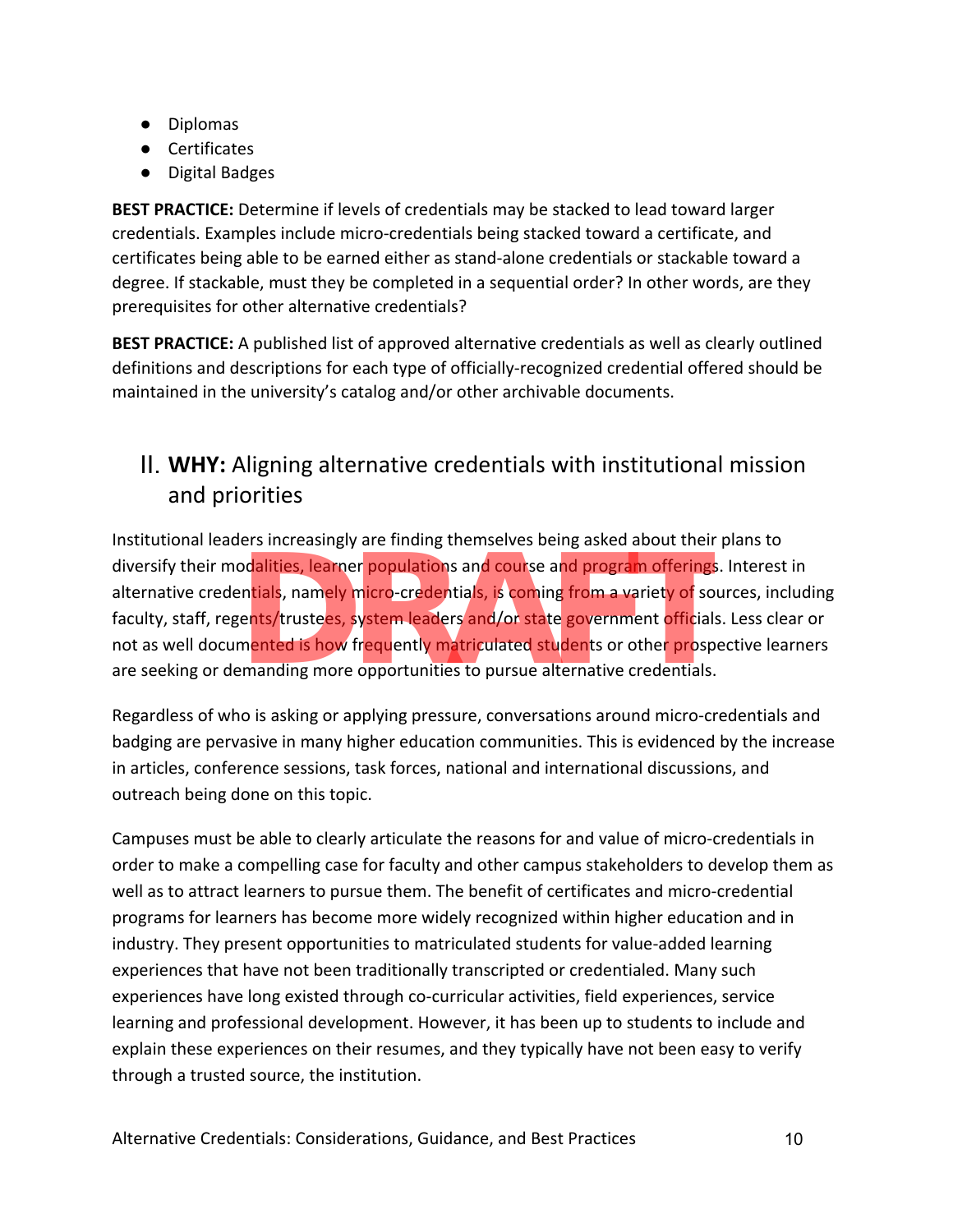In addition, alternative credentials are increasingly being viewed as a path to more attainable and accessible education and skills development. Because of their brevity and presumably low costs, they have the ability to reach underserved populations of learners, including those who desire or need, but who cannot afford the cost or time commitment of a traditional degree program, particularly if they are offered in a self-paced or other flexible format and modality.

On some campuses, decisions to explore or implement micro-credential programs are being made in proactive manners through organized strategic initiatives and carefully-selected campus partners. Other campus efforts have been more reactive as campus leaders rush to catch up with units and/or faculty who have independently already begun awarding digital badges.

Whether as part of a strategic plan or a more laissez-faire approach, it behooves campus leaders who decide to enter this space to establish a philosophy and approach as to why, by/for whom, how micro-credentials may be developed, and determine success metrics to know whether the implementation approach has been successful. After all, verifiable and portable badges that are issued to micro-credential program completers will bear their institutional brand. It is important to balance support for innovation and early adoption with that of strategy and structure that <mark>w</mark>ill help campuses explain, defend, report on and pro<mark>m</mark>ote their microcredential. Trant to balance support for innovation and early adoption with<br>at will help campuses explain, defend, report on and promote t<br>Campus innovators, influencers, decision-makers and administr<br>Discuss the following questions a

**BEST PRACTICE:** Campus innovators, influencers, decision-makers and administrators should come together to discuss the following questions as they related to alternative credentials, namely micro-credentials:

- What are the motivating reasons to consider offering micro-credentials?
	- How do alternative credentials fit within the overall institutional mission and strategic plan?
	- Will they help expand campus brand and/or reputation?
	- Are there viable new learner markets to tap with micro-credentials?
	- Should matriculated students have access to these new value-added learning opportunities?
	- Are competitors offering micro-credentials?
	- Has interest in micro-credentialing and badging been expressed by faculty, staff, students and other types of learners?
	- What are the value propositions for various ecosystem stakeholders, including campus units offering micro-credentials, learners, and consumers (such as employers)?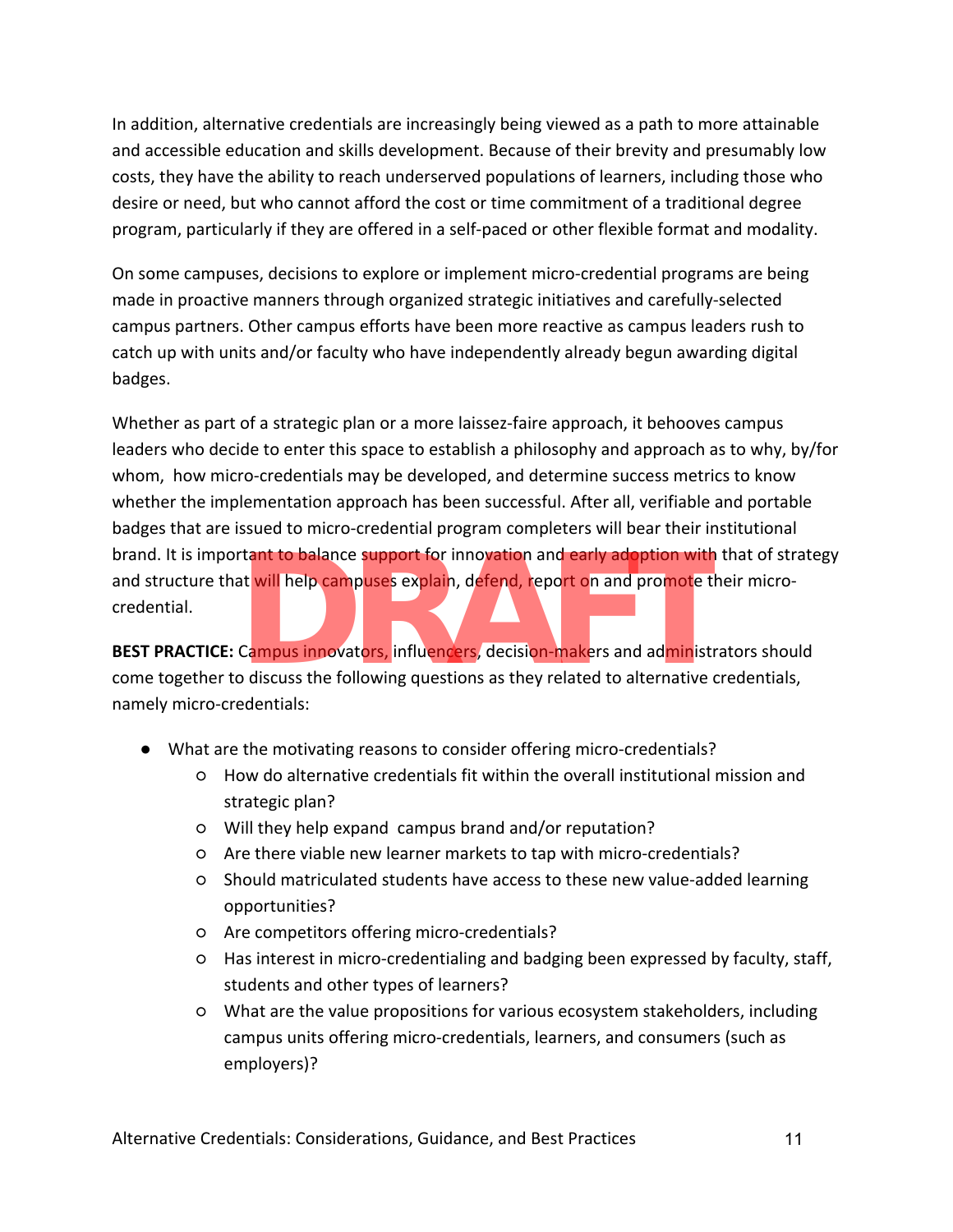- What steps can be taken to ensure the creation of new micro-credentials will not dilute the credential ecosystem?
	- Are micro-credentials frameworks consistent?
	- Are the experiences, skills, and competencies being credentialed meaningful?
	- Can consumers trust that earners were assessed against measurable criteria?
	- Are the micro-credentials worthy of the institutional brand?
- Can the current infrastructure, resources and bandwidth promote and support such programs?
	- Should oversight for micro-credential administration be centralized or decentralized? Why?
	- If centralized, what are the roles of enrollment management offices, registrars, and admissions offices in this structure?
	- Are additional human resources needed to implement and sustain a microcredentials initiative?
	- Are new revenue-generating opportunities being sought? Should the microcredential initiative be revenue neutral? No cost to learners?
	- What is the financial model for credit v. non-credit micro-credentials? Will dep<mark>artments offering micro-</mark>credentials receive revenue or compensation?

Knowing and being able to articulate why a campus wants to offer micro-credentials is key to demonstrating commitment to a successful implementation, which will aid in recruiting champions and attracting early adopters." These questions need to be addressed by the appropriate collection of individuals in order to establish the structures and secure commitment to the resources necessary for a successful program implementation and longterm viability. Partments offering micro-credentials receive revenue or compartments offering micro-credentials receive revenue or comp<br>ng able to articulate why a campus wants to offer micro-creder<br>primitment to a successful implementati

# III.**WHO:** Determining populations: Campus stakeholders, credential providers, learner populations

There are at least four general populations that should be considered when implementing a micro-credential program on a college or university campus. These include:

- The **campus stakeholders**, including key administrators, to involve in initial feasibility brainstorming and strategizing on alternative credentials;
- The campus officials and **credential issuers or providers** who will be authorized to develop and offer micro-credential programs; and most importantly,
- The **learner populations** who will benefit from these new learning opportunities.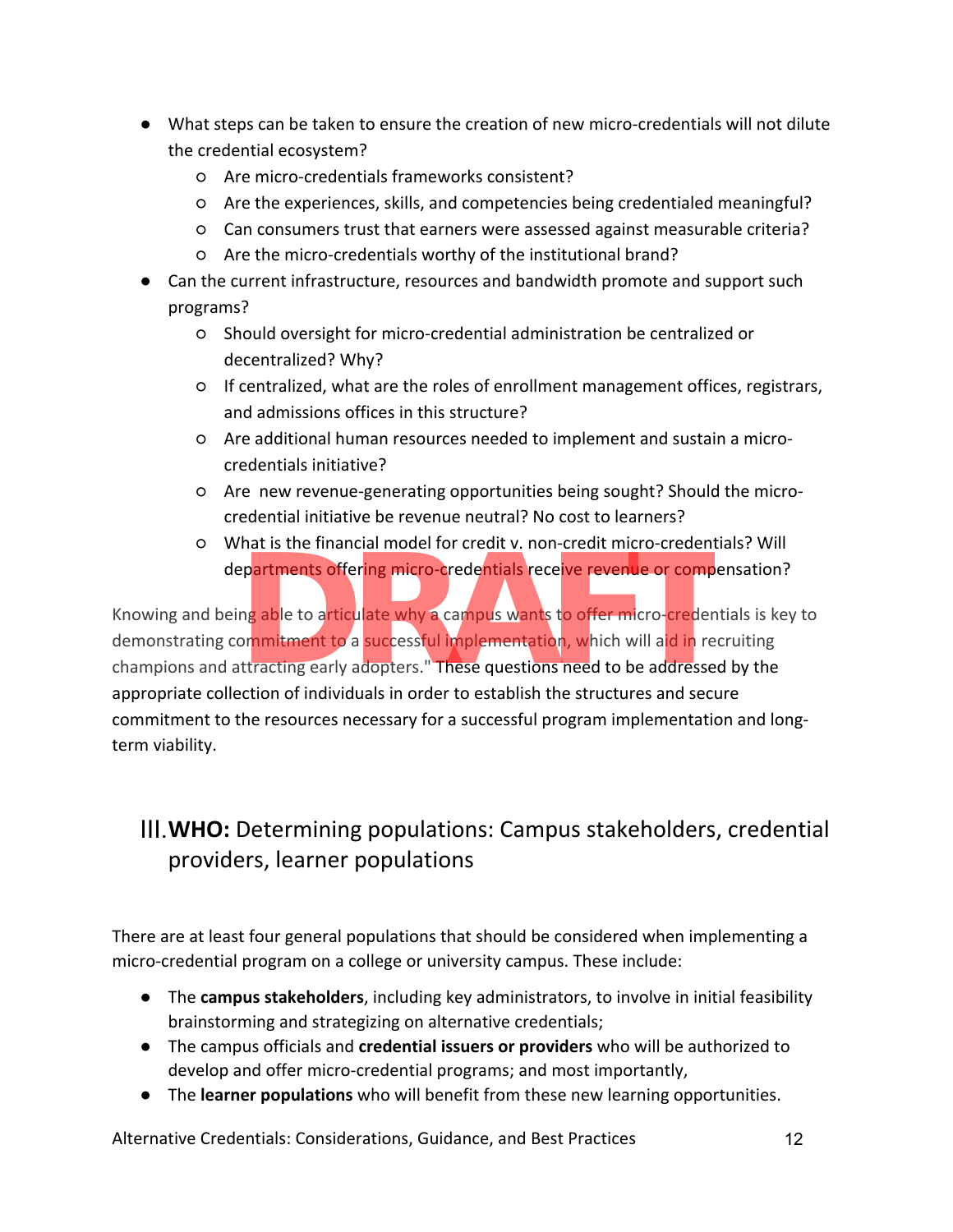● **Consumers** of alternative credentials.

#### **CAMPUS STAKEHOLDERS:**

First, some campus initiatives are being borne out of the convening of curious, innovative individuals who either have some new ideas for micro-credential programs, or who are already providing interesting opportunities for learners that are not documented or credentialed in traditional, verifiable ways for completers. While creative minds may be the basis for dynamic and progressive alternative credential programs, it is incumbent upon the university to also involve administrators with the expertise necessary to help establish sustainable institutional frameworks and processes. Having a centralized model for all interested campus stakeholders to follow will help ensure that the effort is organized, consistently-applied and inclusive of all who wish to experiment in this space. This group can begin the exploration on the sustainability and scalability of the alternative credentials and whether additional staffing, budget, or technology resources will be needed for a successful implementation.

Key campus stakeholders should include, but are not limited to decision makers from the following offices:

- Office of Admissions
	- Determine whether there should be a formal application process for alternative credentials, i<mark>ncluding</mark> certificates and micro-credentials, and if there is a difference between processes for non-credit and for-credit credentials Admissions<br> **Example 2018**<br> **Example 2018**<br> **Example 2019**<br> **Example 2019**<br> **Example 2019**<br> **Example 2019**<br> **Example 2019**<br> **Example 2019**<br> **Example 2019**<br> **Example 2019**<br> **Example 2019**<br> **Example 2019**<br> **Example 2019**<br> **E**
	- Identify if admissions or departments offering alternative credentials will be responsible for marketing and recruitment
	- Determine whether earned alternative credentials should be considered as part of the admissions review process, and if so, create instructions for applicants and define how the alternative credential will be included and considered.
- Office of the Registrar
	- Implement systems and procedures for proposing, approving, building and tracking alternative credentials
	- Determine how the certification and awarding of the alternative credential will occur
	- Establish validation processes consistent with professional registrar and admissions standards that allow and encourage learners, employers, and the public to trust the credential
	- Identify how to publish approved credentials as well as maintain an archive of the earned credentials
	- Determine the appropriate status of various types of learners of alternative credentials.
	- Consider impacts to special populations of prospective learners, including student athletes, international students, and learners receiving veteran's benefits.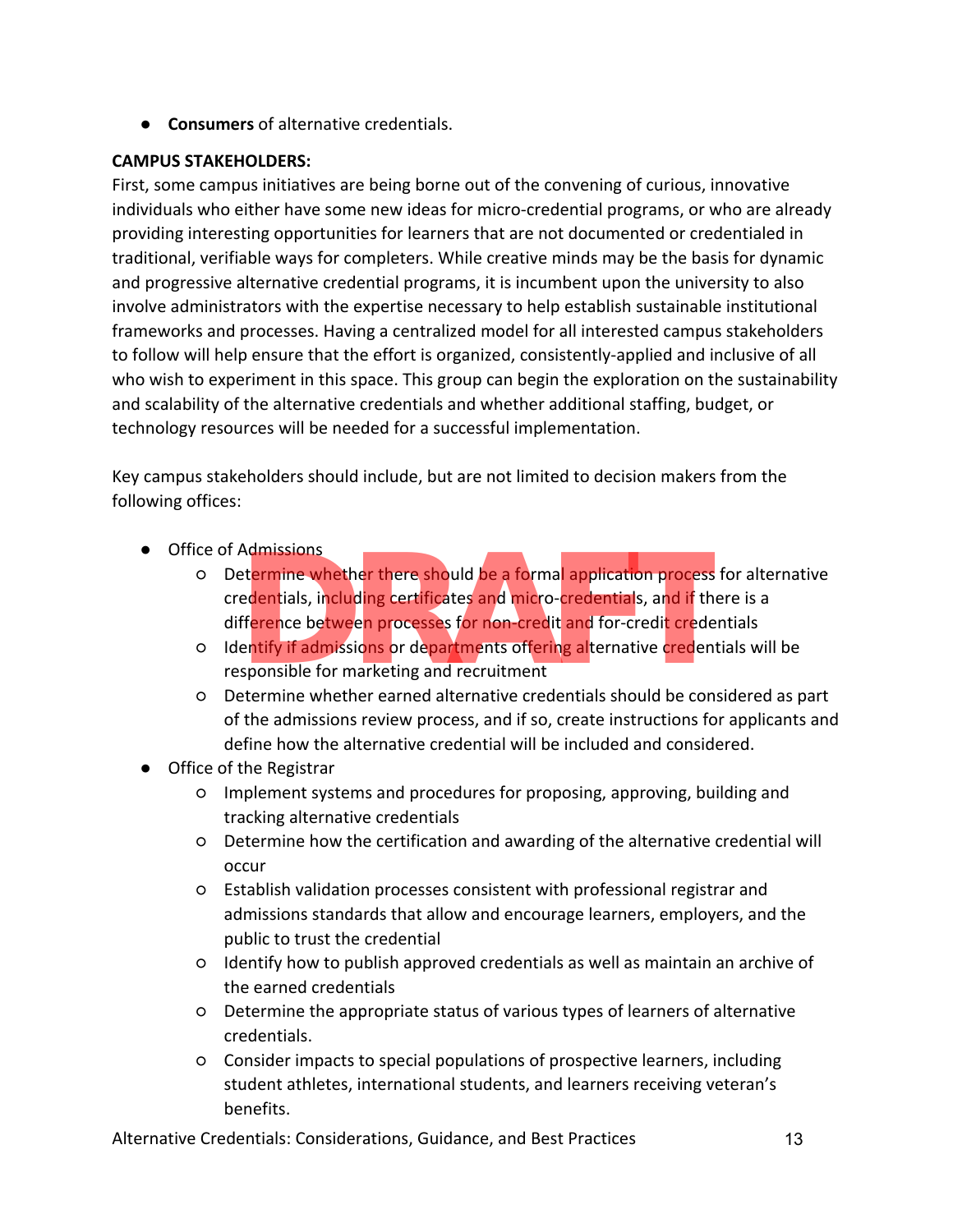- Office of Financial Aid
	- Determine whether the credentials are aid eligible, and if so, what status the learner must have to be eligible.
- Institutional Reporting
	- Determine if and how these alternative credentials should be reported to institutional leadership, state and federal agencies, the National Student Clearinghouse, accrediting bodies, etc.
- Marketing and Communications
	- Determine and develop appropriate advertising and marketing strategies. Consider the creation of consistent branding, messaging, and terminology to utilize in advertising and marketing of the alternative credentials.
	- Decide if alternative credentials are to be published in the university catalog and/or on centralized or decentralized institutional websites.
	- Identify the entity responsible for creating the visual representation and design of the digital badges or other artifacts.
	- Contribute to internal and external communications strategies to engage specific stakeholders. Determine who will communicate with both internal and external audiences.
- Student Affairs
	- Identify key student support service departments interested in offering noncredit micro-credentials (co-curricular learning experiences)
- Engage career services professionals in promoting alternative credentials earned by students to future employers Affairs<br>
entify key student support service departments interested in o<br>
edit micro-credentials (co-curricular learning experiences)<br>
Igage career services professionals in promoting alternative cre<br>
cy students to future
- Academic Affairs
	- Engage faculty and academic administrators in exploring existing or new creditand non-credit alternative credential opportunities in schools, colleges, and programs. Determine if any incentives will be offered for the development of alternative credentials.
- Budget and Fiscal Planning
	- Determine appropriate cost models for various types of alternative credentials (revenue generating, revenue neutral, or no cost)
	- Determine how charges will be applied and collected for both non-credit and forcredit micro-credentials. Decide if the micro-credential charges are included as part of tuition (for degree-seeking students), if the charges are included in other program costs, or if the charges are paid by a third-party organization or employer of the learner who is seeking the micro-credential.
	- If revenue is generated from a micro-credential, determine how those funds are allocated
- Continuing Education or Extended Studies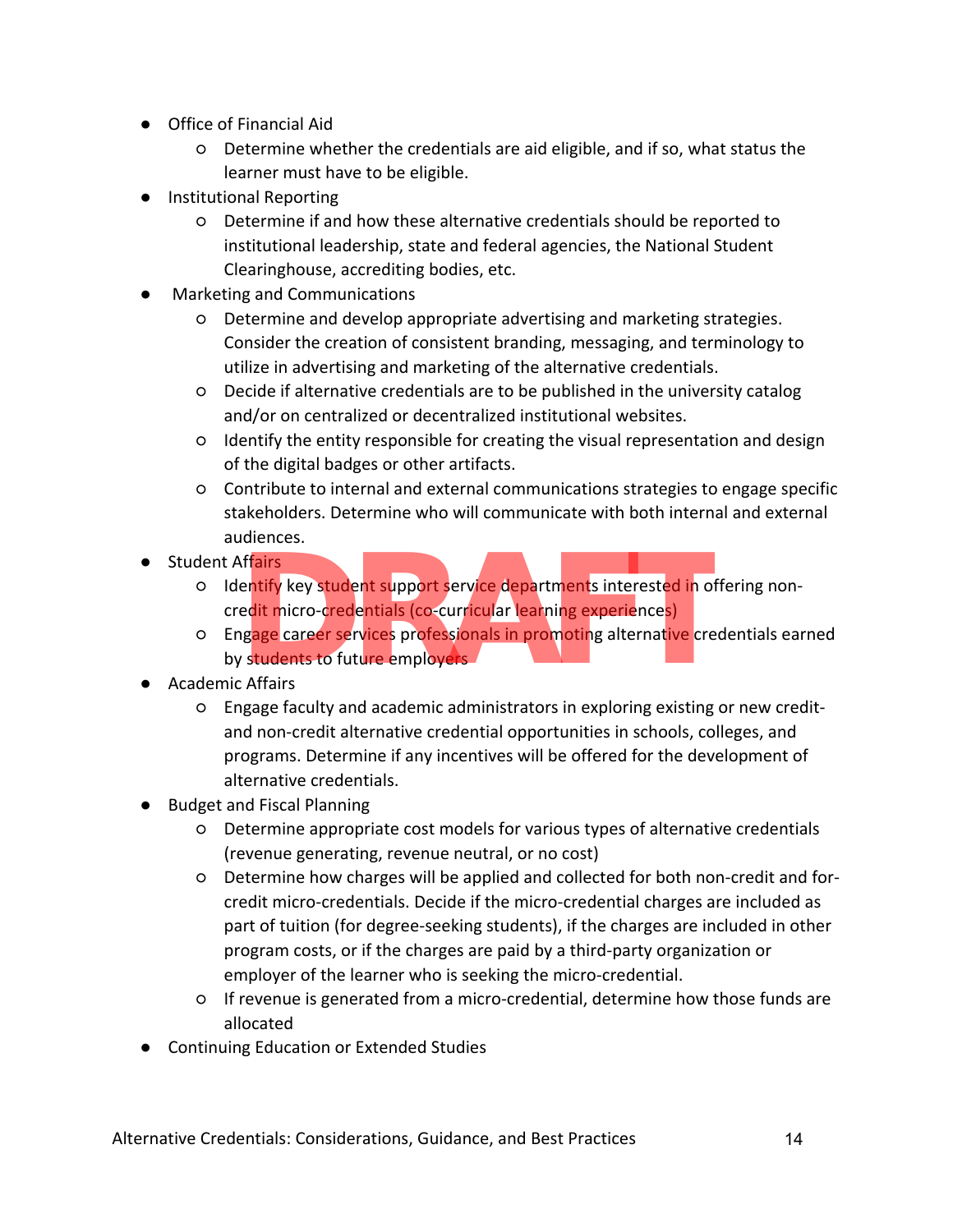- Explore developing and offering alternative credit- and non-credit credentials, especially to non-degree students, community members and other campus partners.
- Office of Information Technology
	- Determine role of institutional technology services in implementing and supporting systems to offer and award micro-credentials.
	- Identify and discuss various technology considerations such as systems integrations, single sign-on (SSO) implementation, accessibility review, and data privacy.
- Human Resources
	- Explore opportunities for micro-credentials to be awarded as part of training, upskilling, and professional development programming for employees.

**BEST PRACTICE:** Involve appropriate campus stakeholders in the strategic development and implementation of alternative credentials. The various roles and responsibilities of campus partners need to be clearly outlined and defined at different stages of discussions and initiatives.

**BEST PRACTICE:** Involve senior leaders whose support and championship may be vital to change<br>
management and successful implementation. When leaders lend their voices to the effort, it<br>
can offer valuable word-of-mouth va management and successful implementation. When leaders lend their voices to the effort, it can offer valuable word-of-mouth validation and serve as internal marketing.

#### **CREDENTIAL ISSUERS:**

Next, an important determination that must be made early in the process is who on campus can propose and offer alternative credentials. It is naturally assumed that academic units, being the provider of credit-based programs of study, will continue to develop certificates and expand their interest in the newer micro-credential programs. Ideally, campus leaders will encourage, but not require that alternative credentials be issued by academic units.

Non-academic units are typically not authorized to offer credit-based credentials. However, they are key in the development and expansion of non-credit micro-credentials that provide cocurricular learning experiences, skills training, professional development, experiential learning and supplemental instruction. Potential opportunities for non-credit micro-credential program development are as vast and diverse as the number and type of non-academic units on a campus. They include, but are not limited to, student affairs, information technology, human resources, facilities, campus safety, diversity and inclusion offices, centers for teaching and learning and continuing education/extended studies.

**BEST PRACTICE:** Allow both academic- and non-academic units to issue alternative credentials. Certificates and credit-based micro-credentials should be limited to academic units, but noncredit micro-credentials may be popular programmatic offerings from academic and nonacademic units alike based on content, delivery and intended target population.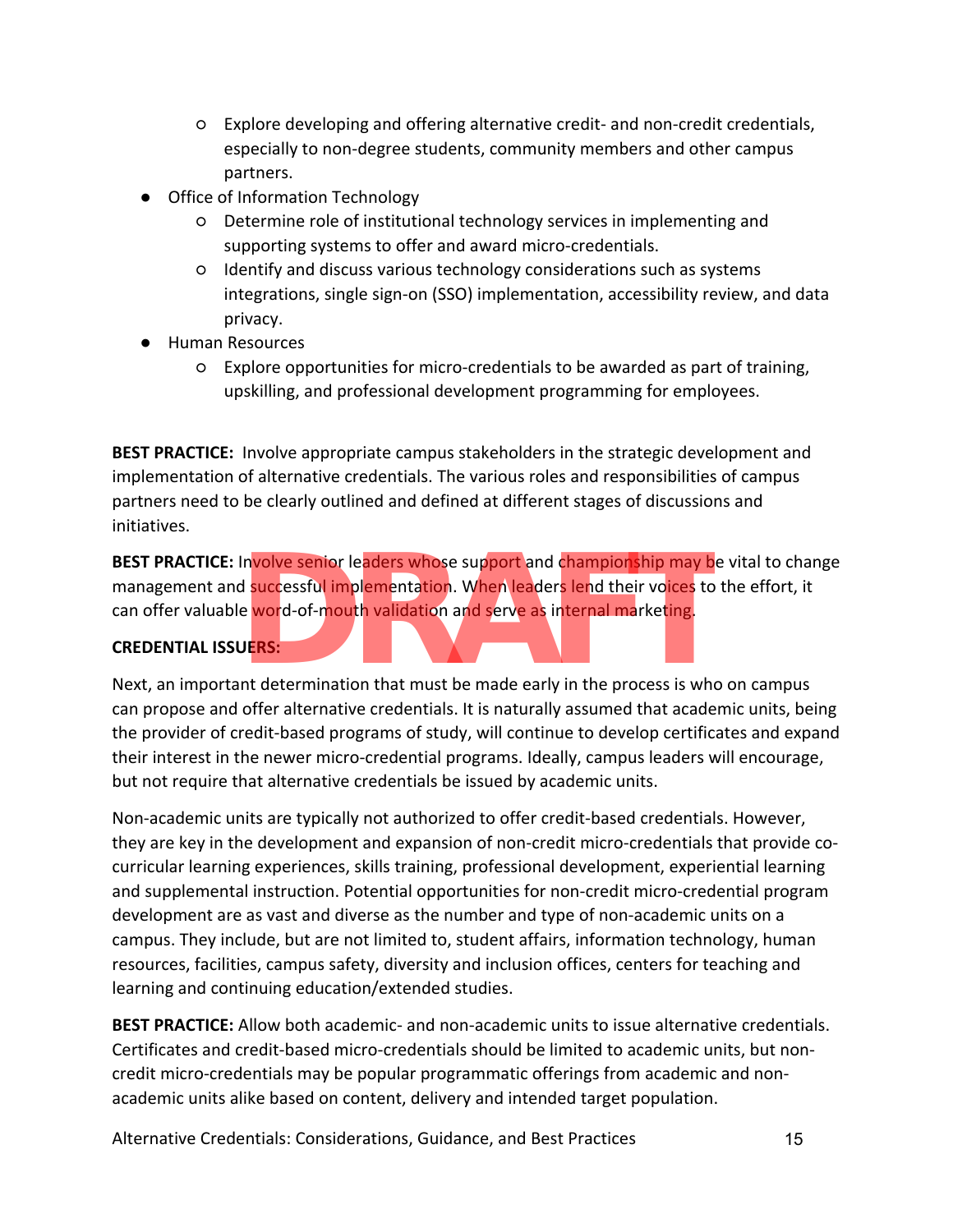**BEST PRACTICE:** Determine business processes or guidance that will support units offering micro-credentials to know stakeholders' roles in change management and implementation. Processes may include how learners declare for or enroll in micro-credentials, tracking systems for progress monitoring learner progress, and the steps to actually issue digital badges.

#### **LEARNER POPULATIONS:**

Campus decision makers must identify the intended learner populations for alternative credentials. Strategic and philosophical considerations should be discussed when determining the reach of these potential new programs to various audiences. As mentioned above in *why an institution may want to offer alternative credentials*, the benefits to various types of learners is potentially significant, and for different reasons. They have the potential to increase access and equity by being potentially more flexible, more affordable and shorter than traditional learning opportunities. If offered as part of stacked credentials, they may be pursued or bundled to fit learner needs feeding directly into learner choice and agency. They provide opportunities to learn specific skills to gain entry into certain jobs or upskill learners for job retention or promotability.

Learner populations may include, but are not limited to:

- added learning opportunities
- Stop-out students as a way to re-engage with them
- Enrolled college students (undergraduate, graduate or professional) to engage in value-<br>
added learning opportunities<br>
 Stop-out students as a way to re-engage with them<br>
Campus staff, as a means to improve access & eq ● Campus staff, as a means to improve access & equity for employees from underserved populations and/or in positions with limited opportunities for advancement. There may also be opportunities for faculty and administrators to participate in micro-credential programs to acquire additional skills and competencies to help them become better practitioners.
- Non-degree learners through continuing education and the promotion of specialized skills and interests as they continue in or return to the workforce
- Employees of corporations or businesses with which the campus has engaged in strategic partnerships to offer workforce development and upskilling
- Prospective students (either from high schools or community colleges) as way to promote new learning opportunities while establishing a relationship for potential future enrollment

The types of credentials and whether they are offered for college credit or not will be somewhat dependent on the intended purpose, the content and learning outcomes, and the learner population(s) to whom they are offered. In addition, institutions should consider if there are existing programs under which new credential types could be offered. For example, if a program already exists in a particular field, is it possible to delineate topical areas into smaller pieces that may be marketable to a different population of learners?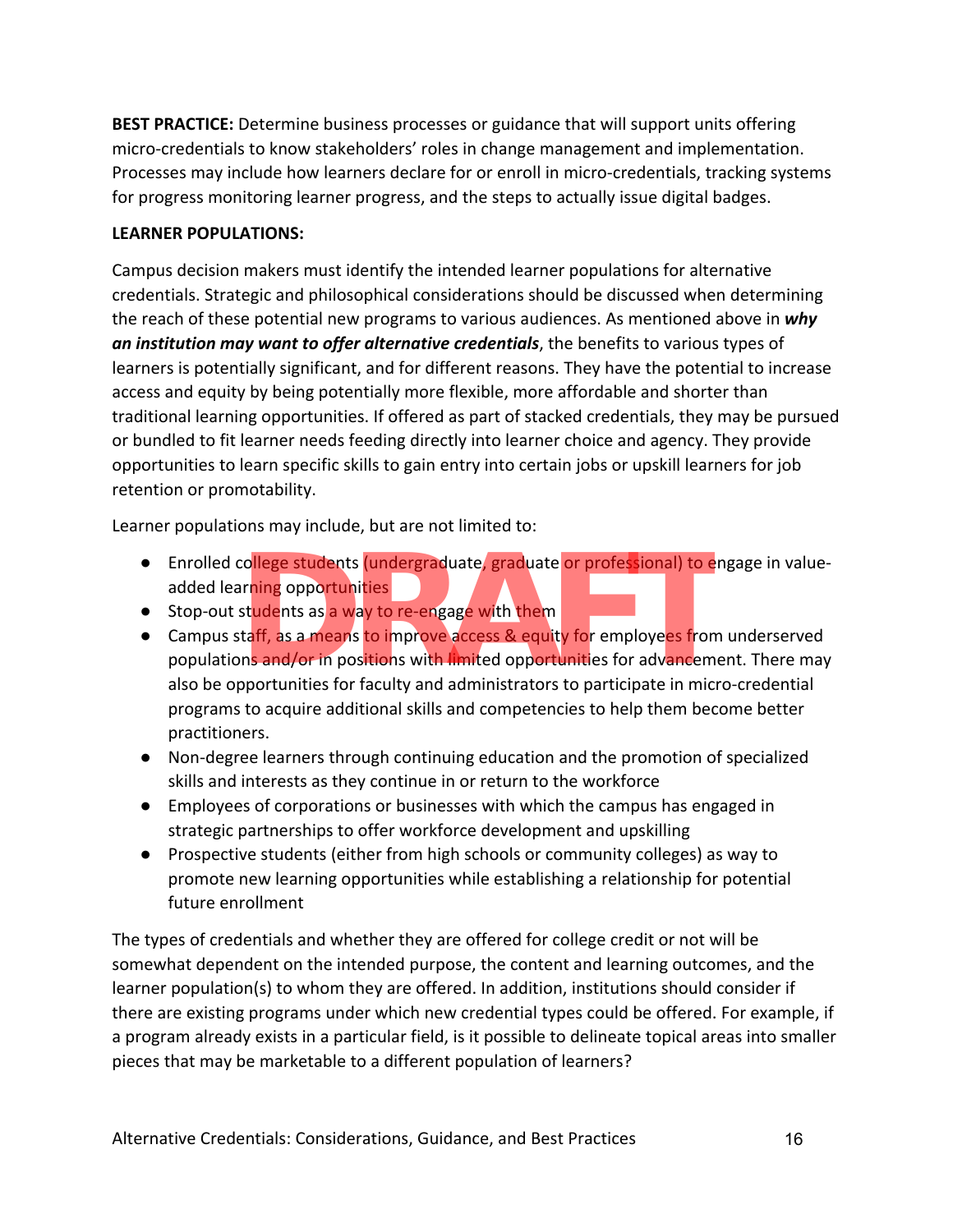**BEST PRACTICE:** Clearly outline types and descriptions of learners that can seek alternative credentials from and through the campus. Understand why such credential programs might be offered to these populations, and how both the learners and institution will benefit from these structured relationships.

**BEST PRACTICE:** Identify how various learner populations will learn about and participate in the various types of alternative credentials. What will their status and relationship be with the institution?

**BEST PRACTICE:** Determine appropriate campus entities and governance structures to engage and work with industry partners, community colleges, and employers on the creation of appropriate consortium relationships and MOUs

**BEST PRACTICE:** To increase the visibility of the offering program and also recognize the learners' accomplishments, develop mechanisms that encourage micro-credential earners to "claim" their credentials upon completion, and actively display and share them.

#### **CONSUMERS:**

Finally, while the value of the alternative credential should primarily benefit the learner, they are advantageous for the consumers (i.e. employers) as well. By upskilling and retooling the workforce to meet various industry demands, micro-credentials offer an <mark>op</mark>portunity for consumers to hire a skilled and ready workforce. Employers can also use micro-credential programs to provide focused training to new or transitioning employees for skills acquisition or enhancement. Forbes described the three biggest employer advantages of micro-credentials including their scalability and cost effectiveness; their on-demand and individualized approach to learning; and their alignment of business needs to recruit and retain top talent. Is for the consumers (i.e. employers) as well. By upskilling and red various industry demands, micro-credentials offer an opport e a skilled and ready workforce. Employers can also use micro-<br>
vide focused training to new

**BEST PRACTICE:** Encourage consumers to identify needed skills for their workforce and work collaboratively to develop partnerships to enhance or create further micro-credential training.

### IV. **HOW:** Establishing administrative infrastructure, standards, and support for a successful implementation

The previous sections of this report describe the development of institutional standards and definitions of micro-credentials; the importance of aligning institutional mission and priorities; why a campus would choose to offer micro-credentials; and determining by whom and to whom the micro-credentials should be offered. This section of the report describes considerations and recommended best practices for institutions when determining "how" a micro-credential initiative may be implemented on their respective campuses.

It provides considerations for the establishment of the necessary processes and procedures (i.e. the "how"), which will be critical for success as campuses embark on the micro-credentials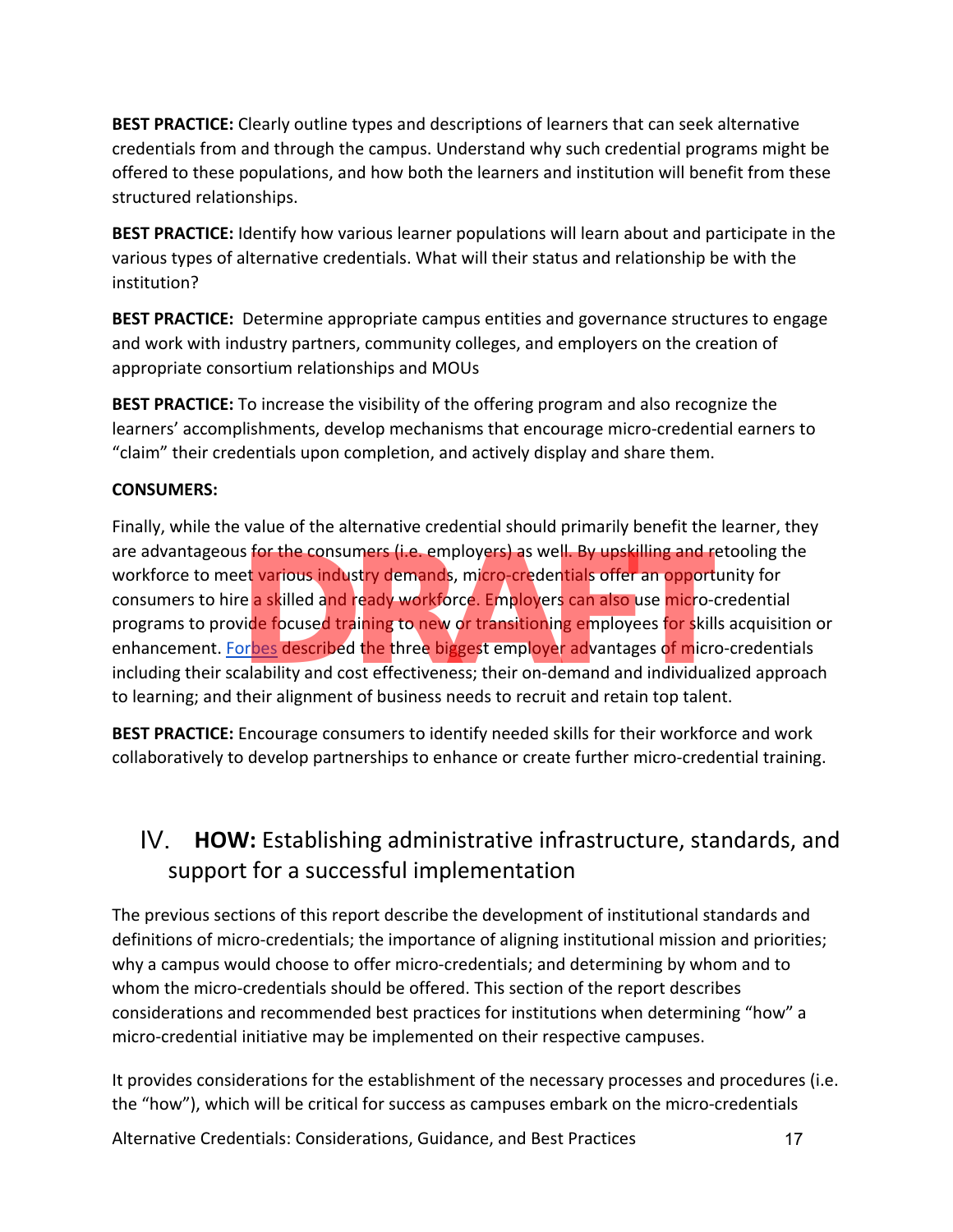journey. Though some micro-credential programs may be credit-bearing, and others are based upon an experience or collection of experiences, activities or other engagements, an appropriate record or artifact of completion is necessary.

A well-established responsibility of the faculty is to determine and approve curricula and requirements for credit-based credentials, primarily degrees, but also for certificate programs. Similarly, as institutions introduce micro-credentials, established institutional faculty governance committees and structures will need to be involved in the creation of appropriate frameworks and processes for the offering of alternative credentials. These may look different on each campus, yet the developed procedures should include faculty representatives for the review, approval, and assessment to ensure appropriate faculty oversight. If offering non-credit micro-credential programs out of non-academic units, appropriate review and approval structures and workflows need to be established for these as well to ensure consistency, meaningfulness, and worthiness of the campus brand.

In proposing new micro-credential programs, institutions must determine how they will be proposed, on what timeframe, and the processes for ensuring appropriate adherence to institutional or industry standards. Institutions must also decide whether a micro-credential will have an expiration date and time frame under which the credentials are reviewed.

**BEST PRACTICE:** Develop a structured approach and model for faculty oversight regarding the review and approval of micro-credentials. Institutions should determine their specific needs and consider whether different information should be collected and approval workflows established between credit-bearing or non-credit micro-credentials. A proposed model framework or proposal form should request information regarding: Develop a structured approach and model for faculty oversight<br>Develop a structured approach and model for faculty oversight<br>by all of micro-credentials. Institutions should determine their species<br>ether different informati

- Program title
- Program description
- Requirements
- Criteria
- Evidence (descriptions of artifacts that may demonstrate criteria are met)
- Assessment protocol
- Effective date
- Expiration date (if applicable)
- Learning outcomes
- Alignment with external standards and competency frameworks
- Description of the timing of how the micro-credential can be earned and when a learner can begin and finish the credential (traditional semester/quarter model or on-demand)
- APPENDIX in the final report to include an example of proposal framework/form

As institutions introduce for-credit micro-credential programs, it will be important for the appropriate faculty committees and other governing bodies to determine the requirements, specific learning outcomes or competencies, and the criteria that must be met in order to earn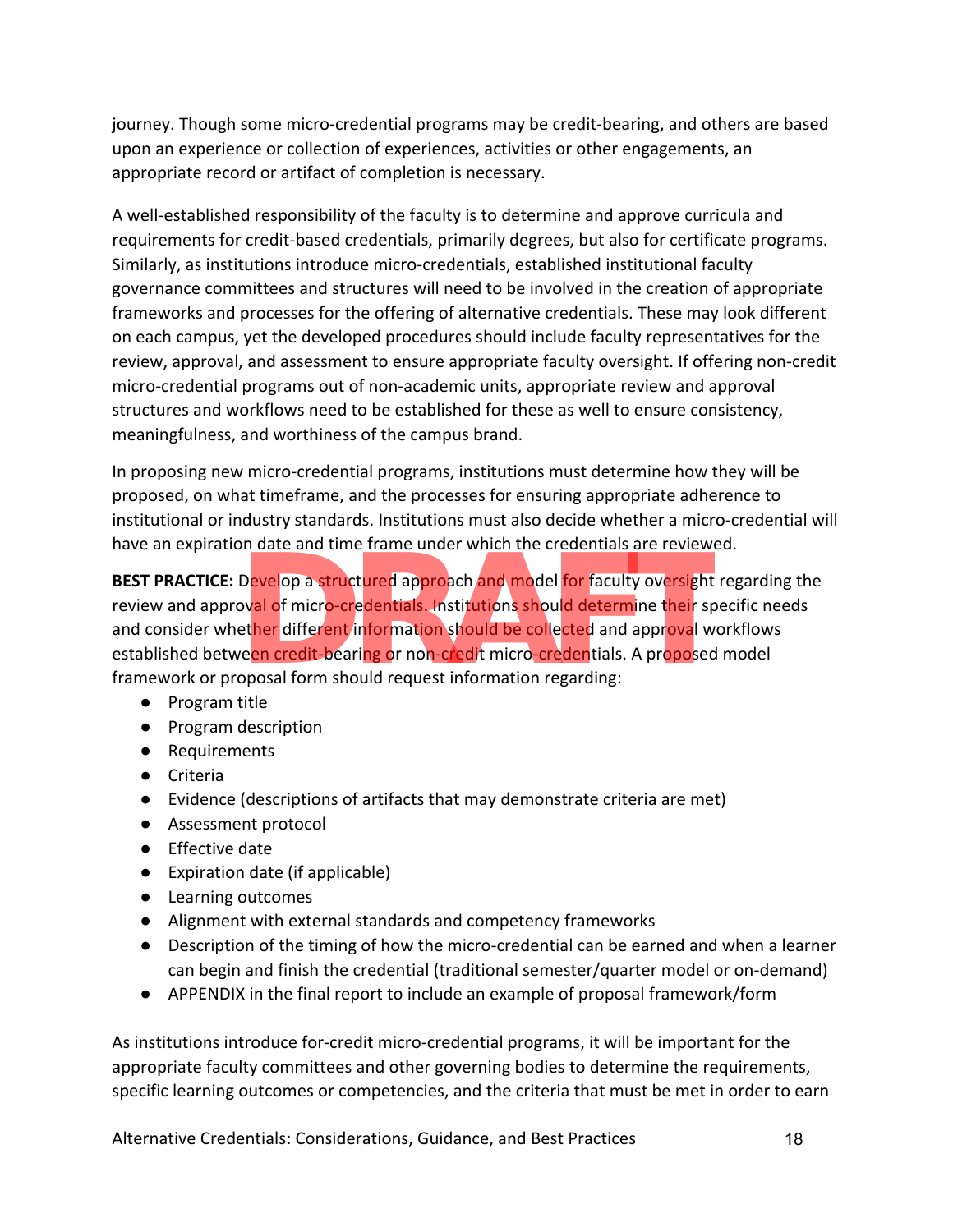the credential. For micro-credentials offered from non-academic units, the appropriate campus stakeholders will need to be involved in the implementation and oversight.

The requirements will look different for the varying alternative credential types (badges, certificates, etc.), yet it will be important to ensure the information collected is comprehensive, is included as part of the appropriate review and oversight processes, and after being approved, is periodically assessed.

**BEST PRACTICE:** Ensure the requirements needed to earn the micro-credential are standardized and clearly defined. As described in the first section of this report, institutions will need to determine how the varying credential types "fit together." Similarly, for each micro-credential the institution will award information regarding the minimum and maximum requirements; types of activities or courses that are required; information regarding the usage of clock hours or credit hours; and whether any external or prior learning experiences are allowed, should be included in the proposal and review process.

**BEST PRACTICE:** In addition to the requirements outlined above, institutions should articulate measurable criteria a learner must demonstrate to achieve the micro-credential. These criteria should be included in the artifact the learner receives upon completion of the micro-credential.

In previous section<mark>s of this report, considerations</mark> regarding learner popu<mark>la</mark>tions and campus entities approved to award micro-credentials, were outlined and discussed. The digital nature of most alternative credentials provides learners with the opportunity to easily share their credential and its context with potential employers; thus, standards allowing for such portability and transferability are critical and key. ed in the artifact the learner receives upon completion of the m<br>ons of this report, considerations regarding learner populations<br>d to award micro-credentials, were outlined and discussed. The<br>ve credentials provides learn

As micro-credentials are implemented, the collection of appropriate standardized metadata will be necessary. Metadata, such as the requirements a learner has completed and evidence a learner provided, will allow the learner to share information with potential employers regarding the skills and competencies they have demonstrated as a component of earning the microcredential.

**BEST PRACTICE:** Develop and determine consistent metadata for each micro-credential. Examples of metadata may include the name of the micro-credential, a description that includes learning outcomes such as skills and competencies, and measurable criteria needed to obtain the micro-credential; the learner's name, issue date, the issuer of the micro-credential, and description of the issuer.

**BEST PRACTICE:** Provide a framework for badge issuers to include the evidence of the knowledge and skills a learner has demonstrated. The inclusion of evidence artifacts within the metadata can enhance trust of the micro-credential and also equip learners with added context that may be valuable to digital badge consumers (i.e. employers).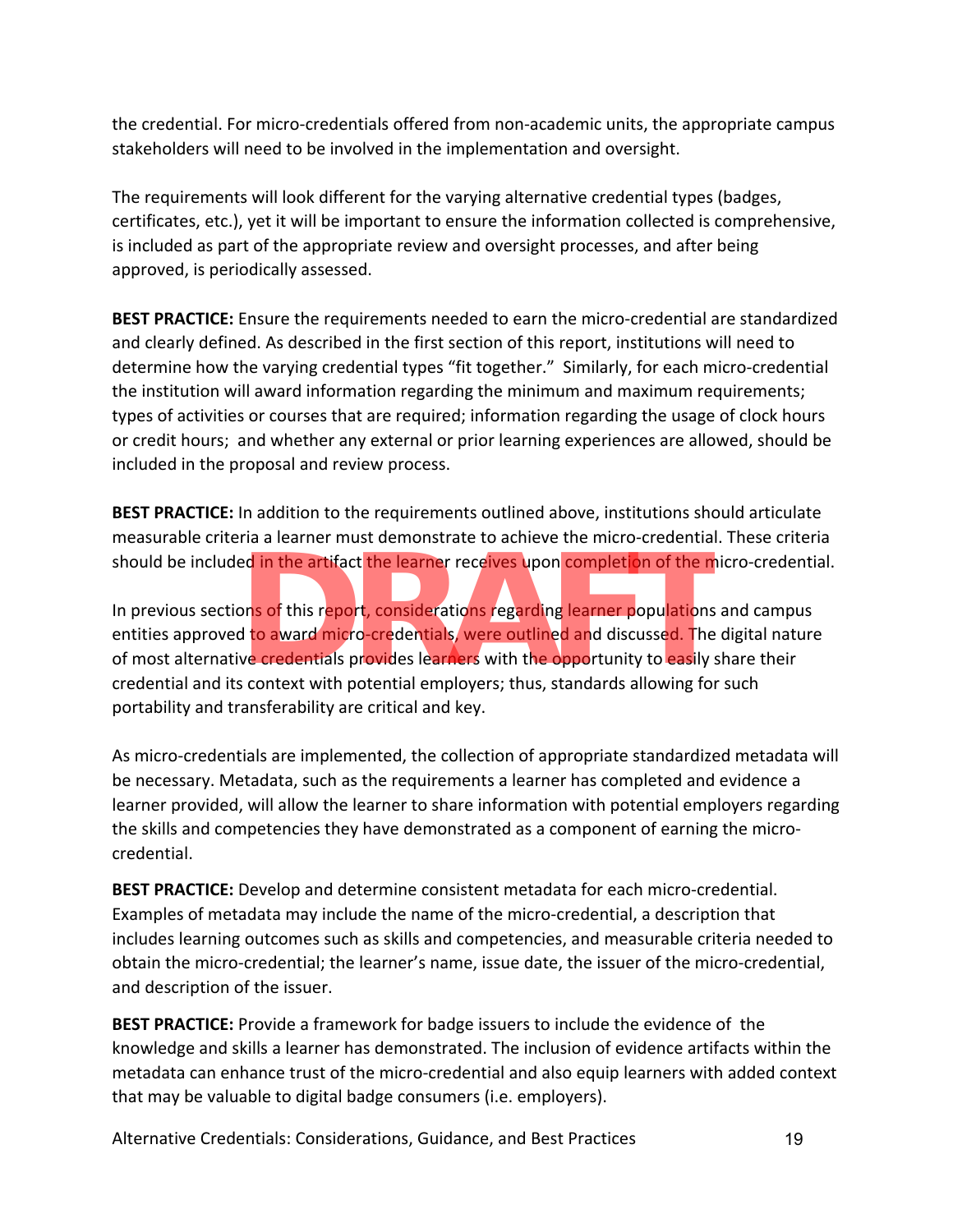**BEST PRACTICE:** In micro-credentials proposals, encourage stakeholders to describe any alignments to standards and competencies frameworks. If the frameworks are published to a platform in a standardized format (such as CASE, CTDL, or OSMT), open badges allow badge assertions to include the alignments in ways that are machine readable. In the coming years, this feature holds the value proposition of increasing the visibility and discoverability of learners who have earned credentials, as well institutional micro-credentials and program offerings.

**BEST PRACTICE:** Consider the consumers of the metadata. If your institution envisions that employers will be actively consuming metadata, it should be packaged and presented in ways that are accessible and user-friendly to those audiences.

At the time of this report, there are more than two dozen vendors providing software solutions for issuing digital badges. As the use of digital badges continues to increase, it is anticipated that the number of vendors that provide digital badging solutions will continue to grow.

In evaluating vendors, consideration should be given to the vendor tools and technology platforms that utilize a standard that can be easily shared by the learner. For example, a type of standardization for digital badges is a criteria called "open badge." An open badge follows a<br>technical standard or format that "is not a specific product or platform, but a type of digital<br>badge that is verifiable, portab technical standard or format that "is not a specific product or platform, but a type of digital badge that is verifiable, portable, and packed with information about skills and achievements" (IMS Global).

If an institution decides that the issuance of open badges is a functional requirement, it will be important when vetting vendors to ask whether the badges issued follow the open badge standards. The open badge standard is free to implement and any platform may adopt the specification. If a product is not Open Badges v2.0 certified, institutions should take independent steps to verify the platform standard allows for awarding badges in the open badge format. A list of platforms that are certified in the open badge standards is compiled and maintained by IMS Global.

**BEST PRACTICE:** Create micro-credentials in a way that allows them to be portable and transferable that help learners and institutions display, share, and otherwise utilize digital credentials. Alternative credentials issued using open badge technology enable issuers to include in the metadata uploads or links to evidence artifacts which demonstrate how a learner succeeded in meeting the badge criteria.

**BEST PRACTICE:** One benefit of micro-credentials is the digital nature of the credential which allows learners to include the credential on various social media platforms and digital resumes. As institutions implement micro-credentials, intentional consideration should be given to the visual design of the credential so it is consistent with the institutional brand identity, is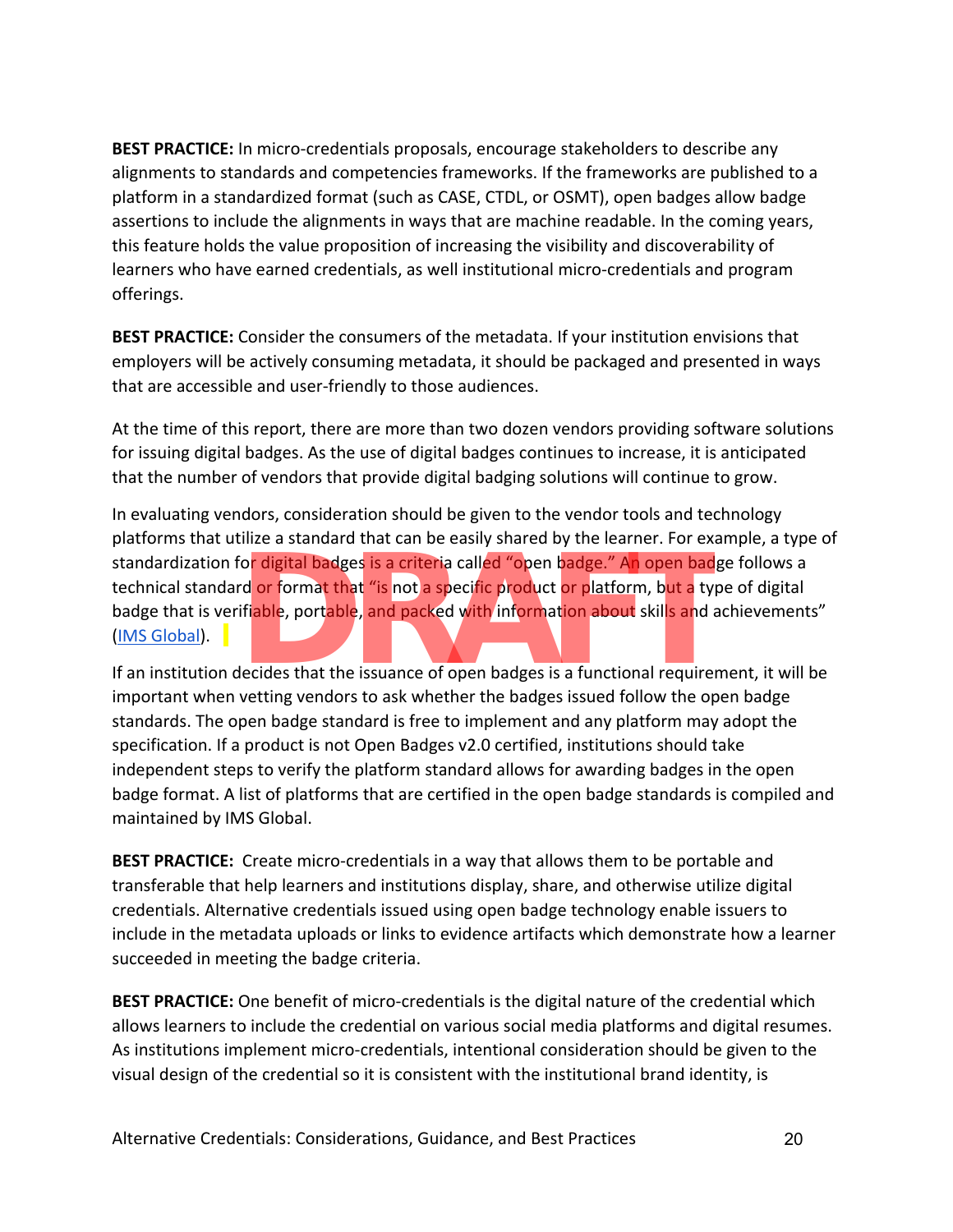distinguishable from other credentials the institution may offer, and also provides the necessary information to the receiving entity.

In one example of a micro-credential, a digital badge, an institution may utilize the same badge design, with the distinguishing characteristics being the name of the badge name and competencies.

{INSERT BADGE EXAMPLES - (Kennesaw State, U at Buffalo, Champlain, etc.)We should be strategic in how many to display and how to organize them. May want to include examples of for differing levels of badges - participation, competency, and terminal.}

**BEST PRACTICE:** Develop a standardized institutional approach to the design and visual representation of micro-credentials. Determine who will create and design the microcredential, the taxonomy for the micro-credential, and the institutional approach to the similarities or differences in the micro-credential design based upon the credential issuer or credential type.

**BEST PRACTICE:** Consider policy changes required to support micro-credentials before they are introduced and implemented. Campuses that already offer micro-credential programs have deployed various policy models. Some have worked to strategically implement common policies<br>and procedures for all who wish to participate in this space. Others have left these decisions up<br>to individuals and departments. and procedures for all who wish to participate in this space. Others have left these decisions up to individuals and departments. While both models may have elements of success, having a broader perspective of the various considerations may influence campus leaders to be more strategic in their approach.

New learner populations may require modifications to how a student or learner is defined, changes to academic policies, determination whether the credential meets the standards to receive financial aid, or coordination with student affairs practitioners regarding how these new learner populations will be incorporated into student conduct or academic integrity procedures and policies.

Another policy consideration is related to the transfer of alternative credentials. Institutions will need to determine if they will accept alternative credentials awarded by another institution and if it is allowed to stack toward a new credential. For example, if a learner obtained a skill and earned a badge in the military or within a job, will this skill be applicable and/or transfer to another institution?

In addition, institutions should consider the impact of micro-credentials and the institutional implementation of FERPA. For example, if enrolled students are in the same learning activity as non-enrolled micro-credential learners, there may be FERPA considerations related to the sharing and co-mingling of the two populations of learners.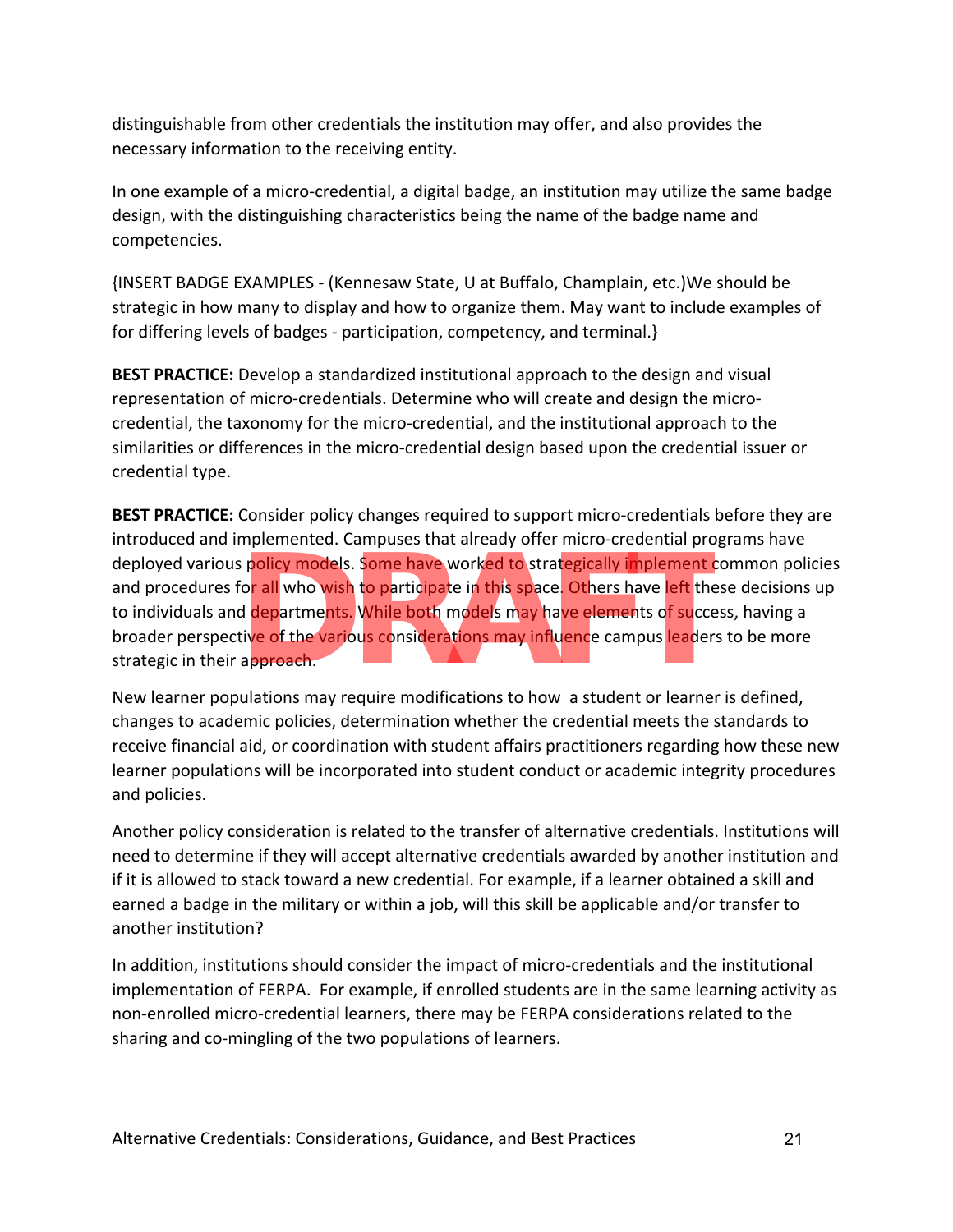**BEST PRACTICE:** Create a network of campus champions including faculty, student affairs, information technology, human resources, financial aid, continuing education, and others. Determine if new institutional standards or academic policies need to be created to support the learners, the awarding of credentials, and processes to ensure integrity within them. Assess and determine whether the micro-credential meets the standards to receive financial aid.

As institutional decisions are made regarding the types of learners who can seek microcredentials and how the learning activities and assessments will occur, institutional review will be needed to ensure compliance with FERPA standards and requirements.

As the professional stewards for institutional student data and records, it will be crucial to the successful implementation of micro-credentials that appropriate technological systems are implemented and utilized. Unreliable data is a risk factor to the trust of micro-credentials; thus, it will be prudent to ensure appropriate information is collected as well as a verification of the learner identity. Appropriate data quality reviews should be conducted to ensure the necessary learner and micro-credential information is being collected, maintained, and stored.

**BEST PRACTICE:** Create processes, procedures, and policies to verify the identity of the learner. To be a valued and trusted credential, institutions should adopt best practices that promote confidence that the learner is who they say they are, their credential was issued to and is now held by the person they claim to be, and the credential metadata contain<mark>s</mark> the evidence of the claimed assertions.

**BEST PRACTICE:** Determine needs related to technology, including software, badging platforms, and required technical modifications and integrations to support the implementation of microcredentials. This will involve appropriate campus partners from information technology, academic departments, continuing education, faculty governance, and institutional reporting. the learner is who they say they are, their credential was issued<br>on they claim to be, and the credential metadata contains the e<br>ns.<br>Determine needs related to technology, including software, ba<br>hnical modifications and i

**BEST PRACTICE:** Work collaboratively with campus partners to determine the scope of work to implement, maintain, and support micro-credentials and establish appropriate timelines, deliverables, and milestones. Institutions must consider the staffing levels, roles and responsibilities to fulfill the immediate implementation needs and also for long-term institutional scalability.

Assess staffing needs, develop metrics for determining appropriate staffing levels, and communicate with campus decision makers regarding the necessary administrative support.

**BEST PRACTICE:** As micro-credentials become more prevalent in the higher education environment, practices regarding how they will be recorded and presented to learners will continue to evolve. At a minimum, information should be retained regarding the learners who have earned the credential along with the criteria. Learners should be able to request either a digital or paper artifact notating the verification of completion of the micro-credential. Because micro-credentials may contain links to campus web pages that are subject to change, a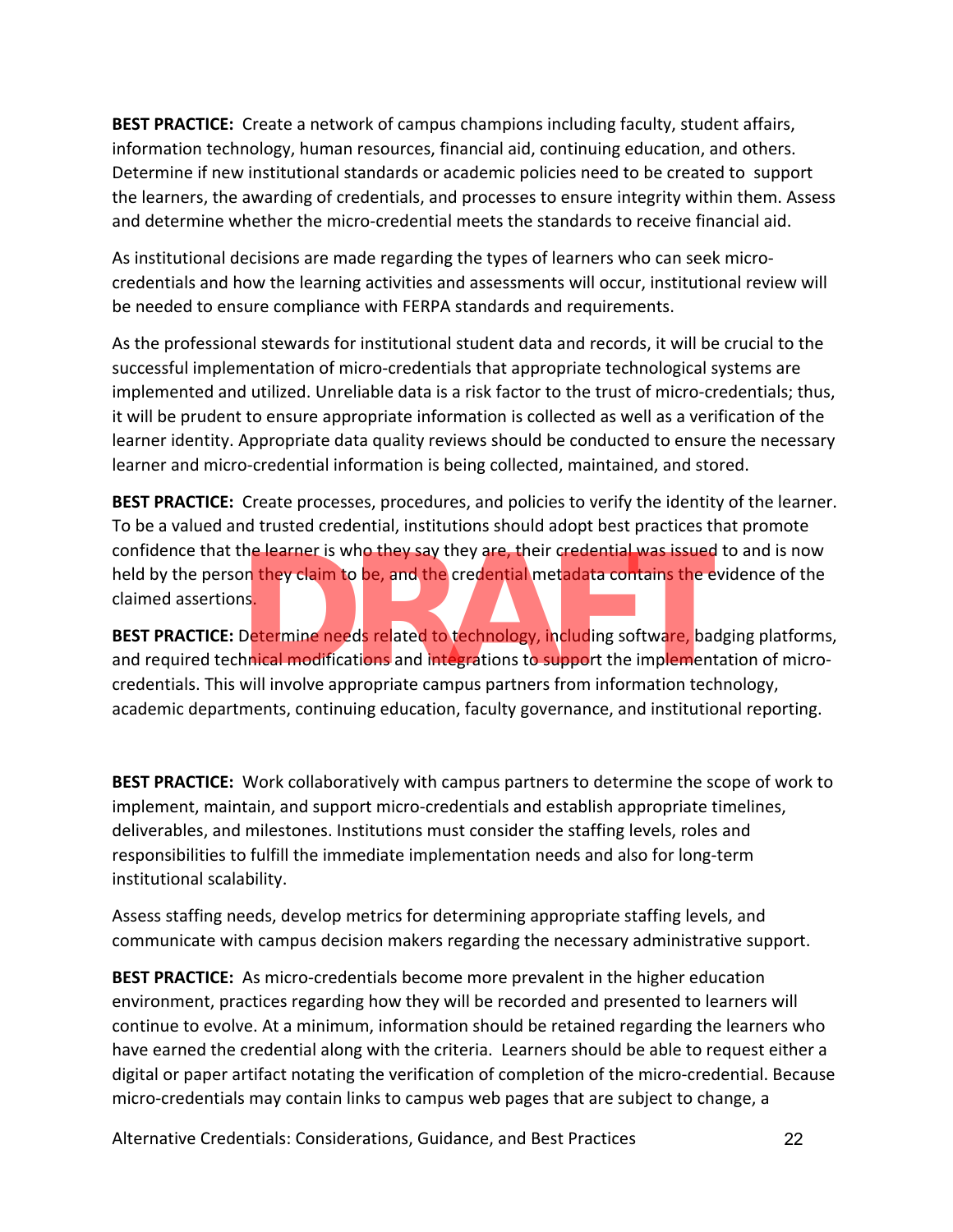comprehensive list of the micro-credentials should be maintained in an official institutional publication (i.e. catalog) or other appropriate document.

As outlined in the AACRAO Retention Guide (Link) these educational records, both information on the earned credential as well as a listing of the available micro-credentials, should be considered permanent records retention.

In the long term, institutions may find it necessary to create mechanisms for additional tracking regarding those learners who may have applied or are seeking a micro-credential along with their progress toward completion. It may also be beneficial to the institution to include microcredentials on their respective academic transcript, comprehensive learner record, or cocurricular transcript, yet these decisions will vary by institution. Additional information on the comprehensive learner record and potential relationship with micro-credentials is found in the following section.

## V. **WHERE:** Identifying places where micro-credentials and digital badges may be recorded and shared

Academic certificates that are formally approved typically are maintained in student information systems and posted to student academic records and transcripts. However, practices for wher<mark>e a</mark>nd how to maintain appr<mark>oved micr</mark>o-c<mark>re</mark>dential progra</mark>ms as well as where to post completions (digital badges) for learners have been less consistent in these early days of offering these credentials. **Example 1 ECOTOEG at TO STATEGY**<br>Cates that are formally approved typically are maintained in students<br>and posted to student academic records and transcripts. Here and how to maintain approved micro-credential programs as

While some campuses may choose to build and maintain credit-based programs and awards in its student information system, either instead of or in addition to a badging platform, whether this is the appropriate place and manner to manage non-credit based micro-credentials is less certain. As such, registrars and other campus leaders are increasingly exploring and/or developing alternative or supplemental records for credentials and other learning experiences, including Learning and Employment Records (LERs) or Comprehensive Learner Records (CLR).

As with all digital credentials, LERs should be compliant with digital standards that enable them to be interoperable and exchangeable among and between many credential providers (both within and outside of higher education). CLRs (Comprehensive Learner Records) are one such standard, and AACRAO has been actively involved in the research and development of the specification.

Comprehensive Learner Records represent the learner's mastery of specific learning outcomes as defined and assessed by an institution. It is richer in content than a traditional transcript (though it is worth noting that CLRs may contain transcripts) in that the credential will carry the learning outcomes and their descriptions (and optionally other descriptions and artifacts)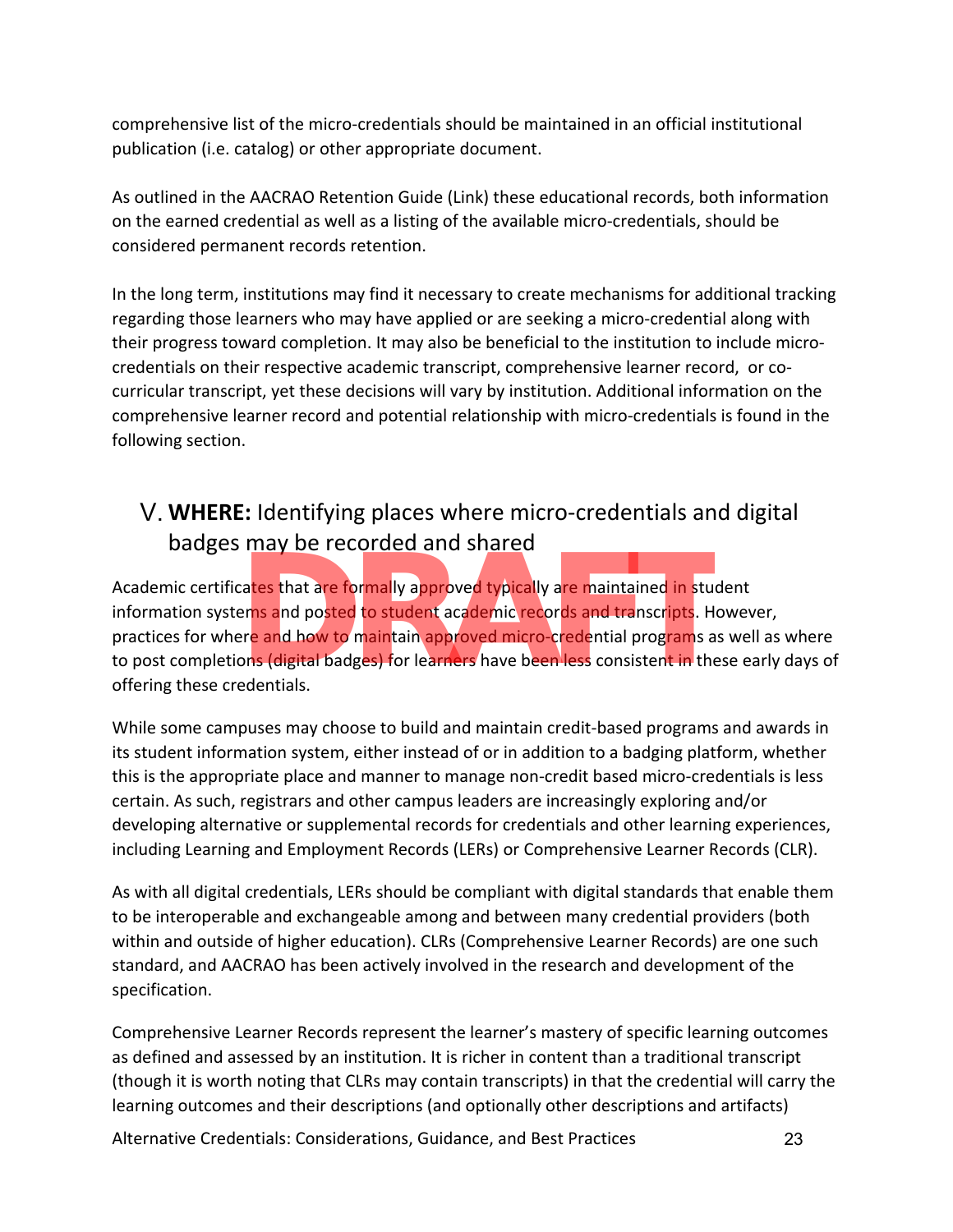achieved by the learner. As with the traditional transcript, the authority of the issuer of the credential should be readily available and recognizable to the recipient or reader. The CLR provides information on learning that may come from academic courses, co-curricular activities, employment, or other evidence of learning or acquired competencies.

The CLR value is that, like the extended transcripts that came before it, it can act as a container for learning and achievements, providing a summary of learning that allows the learner to reflect on their education and, from this, articulate that learning to others. It can assist students in understanding the knowledge, skills and abilities they acquired during their education and how the knowledge will translate to future use after their academic career. The CLR can provide objective, trusted evidence of learning to third parties reviewing or considering a student as a candidate for an opportunity (e.g., labor market, graduate school, etc.)

Ideally, the records would be building blocks for student self-sovereignty enabling students to collect their credentials, stack them and disclose as needed to third parties without violating the chain of trust that stands behind the assertions (in a manner similar to encrypted PDF transcripts that pass through the student prior to the reaching the recipient).

At the time of this report, AACRAO continues its work (started in 2015) on establishing the CLR as a viable and valuable credential and tool for all students who continue their education at higher education institutions. More information regarding the specific work in which AACRAO has been engaged <mark>as</mark> well as one of AACRAO's signature initiatives is available at Comprehensive Learner Record. Is report, AACKAO continues its work (started in 2015) on estated<br>aluable credential and tool for all students who continue their example.<br>institutions. More information regarding the specific work in v<br>d as well as one of

# VI. **WHEN:** Timing the award of digital badgers to foster their relevance and usefulness to learners

A determination campuses should make is whether they have the appetite and/or bandwidth to support flexible deliveries and awarding of alternative credentials, or if they must adhere to traditional business structures and calendars. Timely award of certificates and digital badges would likely make them immediately useful to learners. However, incorporating the offering and award of alternative credentials to the structures of traditional semesters and cycles may be necessary due to compliance, staffing, and reporting needs. These expectations and capabilities may change over time as these credentials become more commonplace and business processes mature, yet it is important to consider how institutions can remain agile and adjust to the evolving and quickly changing badge landscape. Impacts to special populations of learners, such as veteran students and athletes should be considered in terms of status and benefit eligibility. In addition, any alternative timing or processing of enrolling and awarding these credentials, particularly if they are credit-based, should be cleared by institutional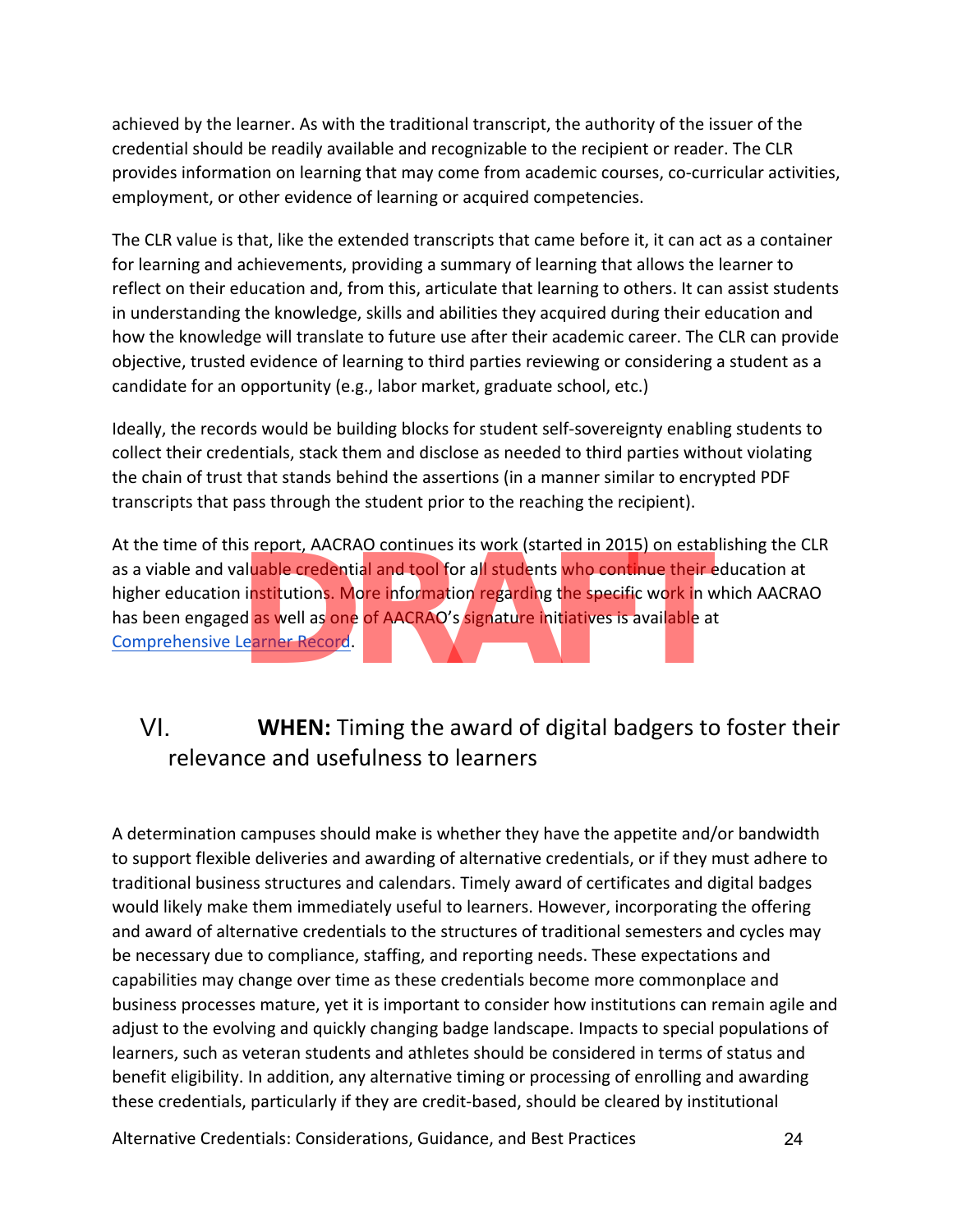reporting, financial aid, and international student services. In some instances, the timing of when the micro-credential is awarded may vary based upon the type of credential. For example, it may make sense for some micro-credentials to be awarded with degree completion while others are awarded at the time the activity or assessment is completed, regardless of when it occurs within the semester. These institutional considerations will have to be addressed as micro-credentials are proposed and implemented.

**BEST PRACTICE:** Involve campus partners and stakeholders in determining the process for when micro-credential can be awarded by analyzing the needs of the learners, institutional staffing considerations, current business processes, how the micro-credential may align with other academic credentials the learner may be seeking, and potential impact to special populations.

# FUTURE OPPORTUNITIES

We can anticipate an increase in the offerings and usage of alternative credentials and campus responses to the rapidly changing higher education landscape. Enrollment management leaders, registrars and admissions officers will need to be adaptable and strategic in acknowledging the changes and develop <mark>ne</mark>w ways to supp<mark>or</mark>t the evolving environment. As our respective accrediting bodies introduce new standards, best practices, and guidance on alternative credentials, we must react from an informed and proactive position to best advise and support our campus communities. Tapluly changing inglier education failuscape. Enforment marks<br>
and admissions officers will need to be adaptable and strateg<br>
the changes and develop new ways to support the evolving envi<br>
diting bodies introduce new stan

An institutional workgroup should be established to regularly review the ecosystem of alternative credentials and make recommendations as to how the institution can best position itself in supporting the campus and various learner populations. The landscape of higher education and what is expected of institutions will continue to change and the workgroup should discuss and recognize opportunities to re-engage learners, create new opportunities for non-degree students, and explore ways to impact and create economic mobility for learners.

A future opportunity that can be anticipated are discussions regarding the usage of prior learning assessments as compliments to alternative credentials, particularly as more credentials are issued by private industry and other non-education entities. While there is much to be explored and uncovered related to prior learning assessments, campus thought leaders, faculty, and academic practitioners, should be aware of and recognize the potential impact and future opportunities for their respective campuses. At time of publication of this workgroup report, AACRAO is considering convening a workgroup to further address the considerations, best practices, and guidance related to prior learning assessments.

Another area of potential change and opportunity is related to the international education landscape and our higher education international partners who have a more advanced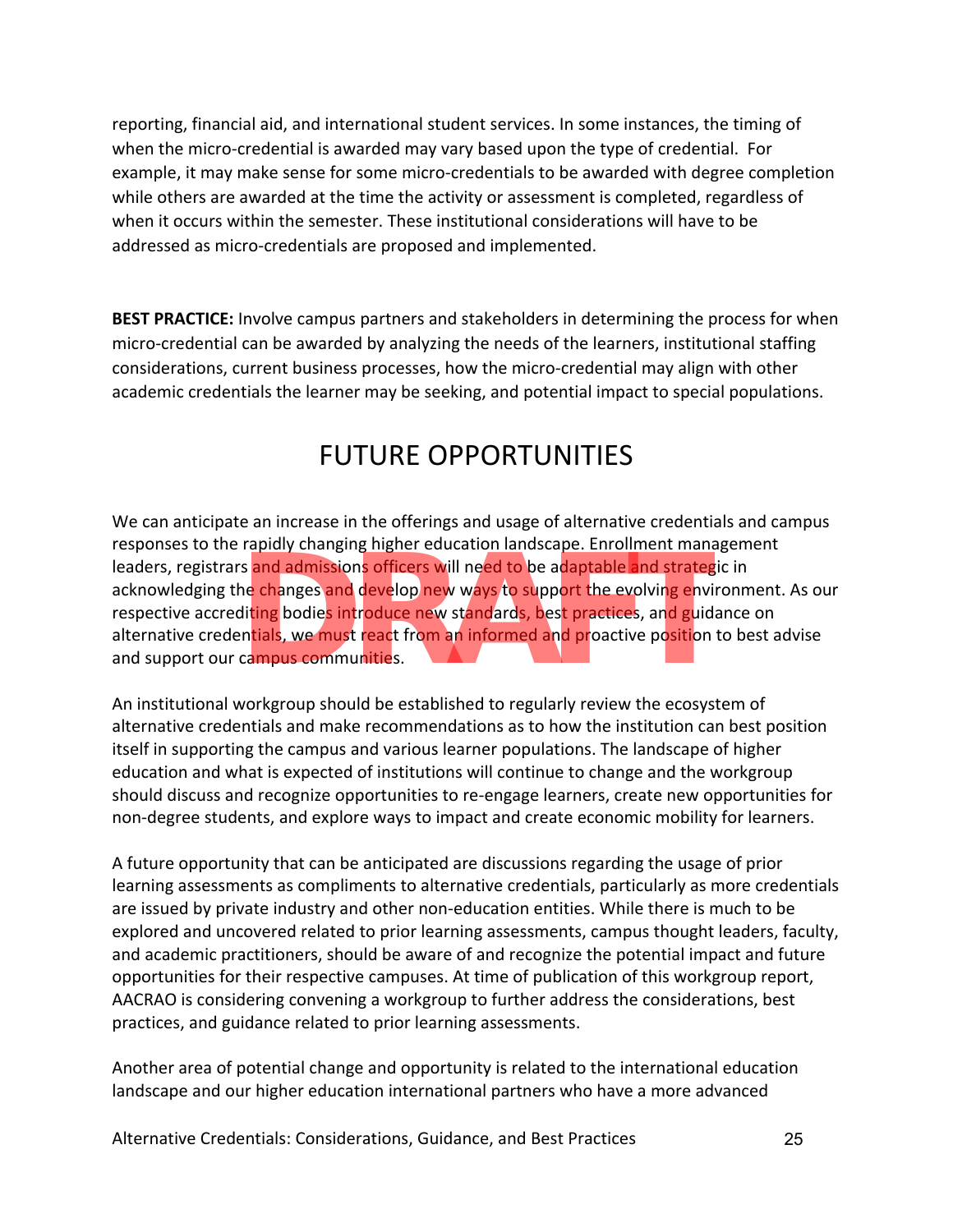alternative credential ecosystem. As micro-credentials continue to expand in the United States, higher education leaders must consider the opportunities and lessons learned from our international counterparts.

Technological initiatives regarding improvements to identity management and the usage of blockchain have the potential to improve the mobility of learners and transferability of credentials. Empowering learners with greater access and agency with their earned credentials will in coming years potentially present us with transformational opportunities to increase official recognition of skills attainment, degree completion, and economic mobility, especially for learner populations that have been historically underrepresented and marginalized (Federal Reserve Bank of Philadelphia). As the technology tools we use in our daily lives - medical records, wikipedia authorship, etc. - become more intelligent and are able to authenticate "who we are," and the usage of blockchain becomes more widely adopted, higher education institutions will have the opportunity to determine if these technological advances can be adopted within their respective campuses. In the case of alternative credentials, the opportunity to improve identity management and increase the mobility of digital credentials has the potential to be impactful for world-wide learners who seek our credential offerings.

There is currently a plethora of literature related to various types of alter<mark>na</mark>tive credentials. As the landscape continues to evolve, additional literature and reports will be developed. The following is a list of resources the work group utilized to provide helpful background information or were included as specific references in this report. **PREFERENCES**<br> **PREFERENCES**<br> **PREFERENCES**<br> **PREFERENCES**<br> **PREFERENCES**<br> **PREFERENCES**<br> **PREFERENCES**<br> **PREFERENCES**<br> **PREFERENCES**<br> **PREFERENCES**<br> **PREFERENCES**<br> **PREFERENCES**<br> **PREFERENCES**<br> **PREFERENCES**<br> **PREFERENCES** 

**REFERENCES** 

American Council on Education: Communicating the Value of Competencies (2016)

American Council on Education: Final Report for the Alternative Credit Project

American Council on Education: The Education Blockchain Initiative Final Report by Taylor Hansen, Louis Soares, Michele Spires, and Harold Tran (2021)

Badge Wiki: A Guide to Writing Open Badge Metadata: Retrieved 20:30, March 17, 2022

Concentric Sky and Badgr: The Future of Open Badges is Verifiable by Kerri Lemoie (July 2021)

Confederation of University Faculty Associations of British Columbia: Faculty Voice: On Academic Credibility in Micro-Credentials at BC's Research Universities

Alternative Credentials: Considerations, Guidance, and Best Practices 26 Corporation for a Skilled Workforce, George Washington University, Workcred: Understanding Certifications by Larry Good, Evelyn Ganzglass, Stephen Crawford, Kyle Albert, Roy Swift, Karen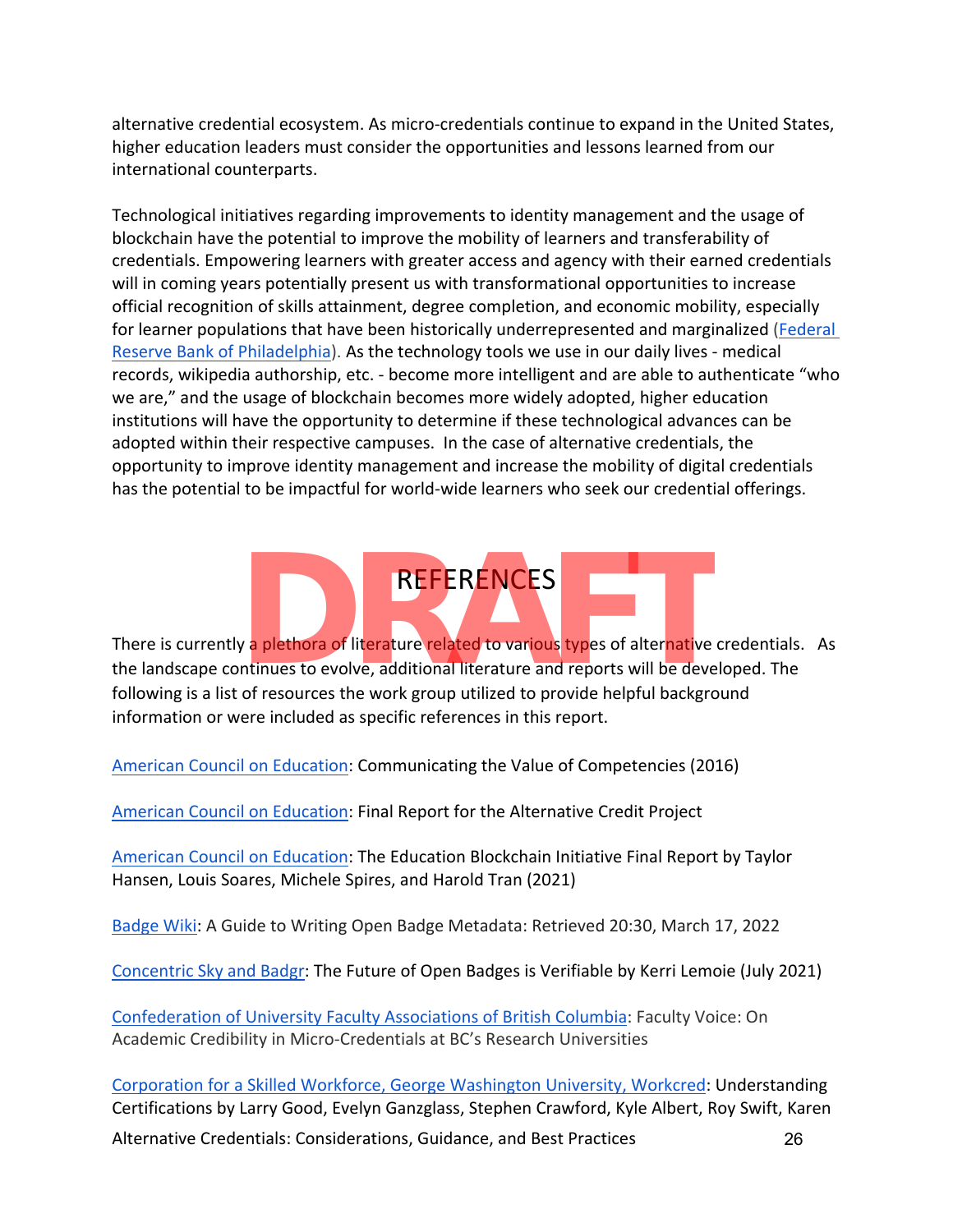Elzey, Isabel Cardenas-Navia (December 2020)

Council for Adult and Experiential Learning: The PLA Boost: Results from a 72-Institution Targeted Study of Prior Learning Assessment and Adult Student Outcomes (December 2020)

Credential Engine: New Reports Find Nearly One Million Credentials and \$2 Trillion in Yearly Education and Training Expenditures in U.S. (February 2021)

Credly: No Guts, No Glory: The Story of Metadata

Digital Promise: Micro-Credentials

Educause: 7 Things You Should Know About Digital Badges (July 2019)

Federal Reserve Bank of Philadelphia: Exploring a Skills-Based Approach to Occupational Mobility by Keith Wardrip (January 2021)

Forbes: Small but Mighty: Why Micro-Credentials are Huge for the Future of Work by Mark Perna (October 2021)

IMS Global: Digital Badge Program Considerations

IMS Global: Open Badges - Frequently Asked Questions and Glossary

Inside Higher Ed: Making Credentials Matter by Jimmie Williamson and Matthew Pittinsky (May 2016) al Badge Program Considerations<br>
1 Badges - Frequently Asked Questions and Glossary<br>
Making Credentials Matter by Jimmie Williamson and Matthew

International Council on Badges and Credentials: ICoBC Taxonomy, Quality Criteria, and Quality Grid (August 2021)

Jobs for the Future: Digital Learning Records Make the Job Market More Equitable and CBOs Can Help by Joe Deegan (March 2021)

National Education Association: Micro-Credentials

National Skills Coalition: States Should Improve Transparency and Quality of Credentials for an Equitable Recovery by Rachel Vilsack (August 2021)

NC State University: Seven Lessons Learned from Implementing Micro-Credentials by Lauren Acree (January 2016)

Online Learning Consortium: Alternative Credentials: Prior Learning 2.0 by Dr. Jill Buban (2017)

Suitable: What are Micro-Credentials and Why Are So Many Universities Talking About Them by